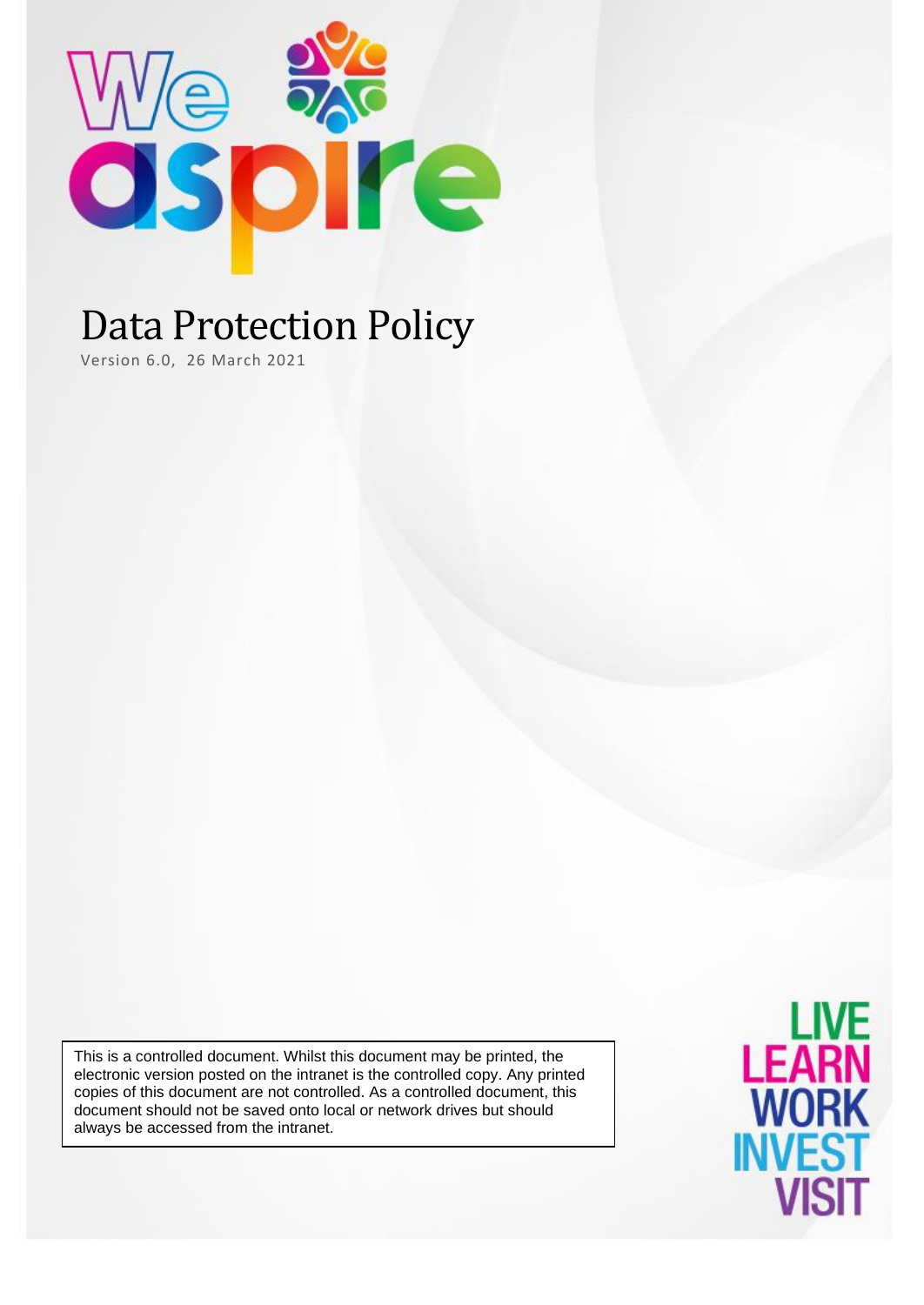#### **Document Control**

| Organisation      | North Lanarkshire Council                   |  |
|-------------------|---------------------------------------------|--|
| Title             | <b>Data Protection Policy</b>               |  |
| Creator           | <b>Gerry Gardiner</b>                       |  |
| Owner             | Senior Information Risk Officer             |  |
| Subject           | Governance of Council Information Assets    |  |
| Classification    | <b>OFFICIAL</b>                             |  |
| <b>Identifier</b> | 20210326 Data Protection Policy Version 6.0 |  |
| Date Issued       | 4 June 2021                                 |  |

#### **Revision History**

| Revision | Originator            | Date of revision | <b>Revision Description</b>                                 |
|----------|-----------------------|------------------|-------------------------------------------------------------|
| 1.0      | <b>Gerry Gardiner</b> | 22.02.2013       | Following consultation with DGB                             |
| 2.0      | <b>Gerry Gardiner</b> | 04.07.2014       | Following consultation with DGB                             |
| 3.0      | <b>Gerry Gardiner</b> | 15.11.2016       | <b>Bi-Annual Review</b>                                     |
| 4.0      | Gerry Gardiner        | 10.05.2018       | To reflect the UK GDPR & DPA 18                             |
| 5.0      | Paul Corrigan         | 30.04.2020       | Bi-Annual Review incorporating<br>feedback from DGB and DMT |
| 6.0      | Paul Corrigan         | 26.03.2021       | <b>Bi-Annual Review</b>                                     |

#### **Document Approvals**

| Sponsor Approval                          | Revision No. | Date       |
|-------------------------------------------|--------------|------------|
| Policy and Resources (F&CS) Sub Committee | 1.0          | 14.03.2013 |
| Policy and Resources (F&CS) Sub Committee | 2.0          | 16.09.2014 |
| <b>Policy and Resources Committee</b>     | 3.0          | 21.06.2017 |
| <b>Policy and Resources Committee</b>     | 4.0          | 07.06.2019 |
| <b>Policy and Strategy Committee</b>      | 5.0          | 11.06.2020 |
| <b>Policy and Strategy Committee</b>      | 6.0          | 03.06.2021 |

#### **Document distribution and communication**

This document will be made available to All Users. It will be published on the corporate intranet. Staff will be informed by periodic staff notices and induction information.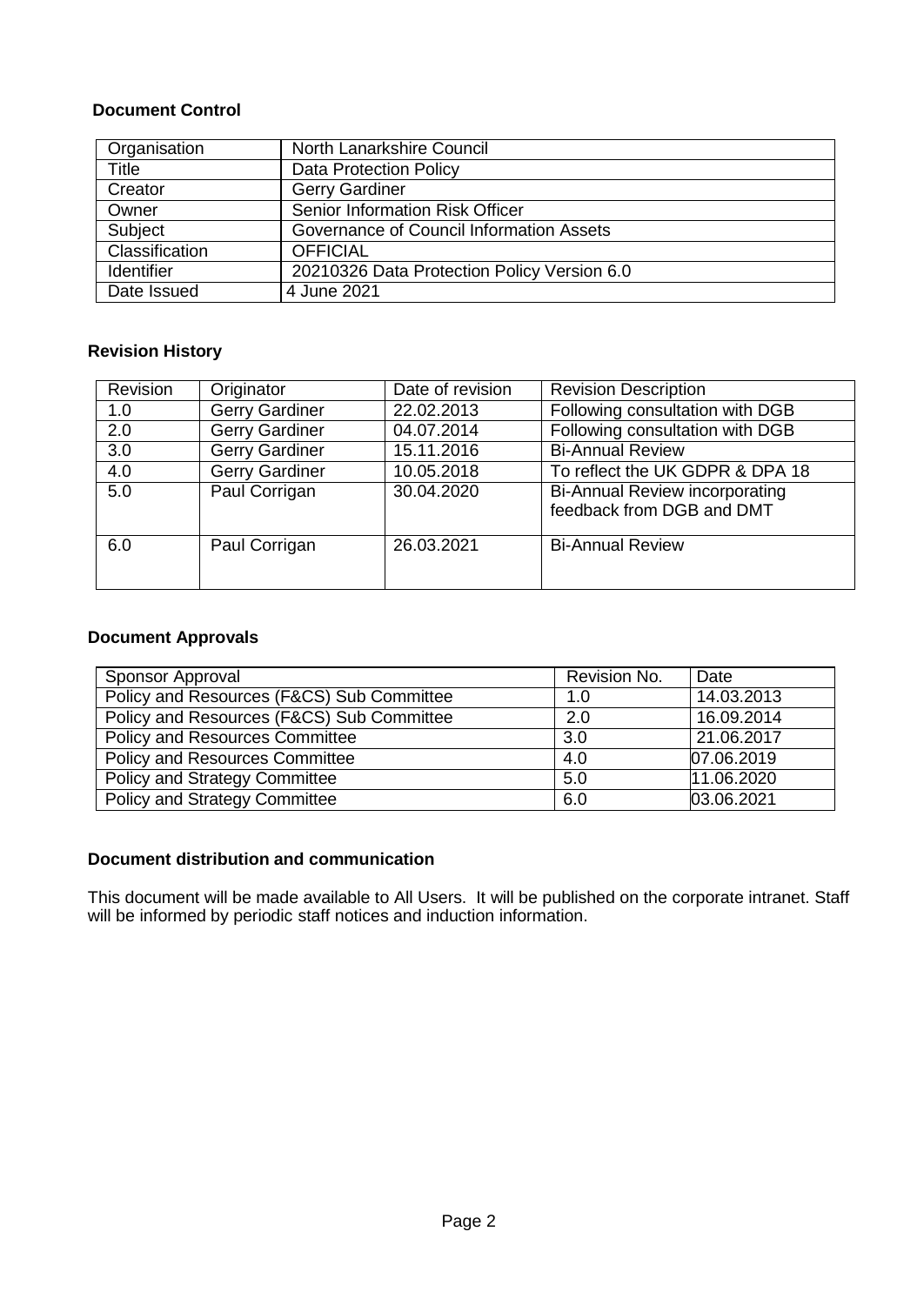#### **Contents**

|     | 1. Introduction                                                         | 4              |  |  |  |
|-----|-------------------------------------------------------------------------|----------------|--|--|--|
|     | 2. Information Risk                                                     |                |  |  |  |
|     | 2.1 Senior Information Risk Owner (SIRO)                                |                |  |  |  |
|     | 3. Data Protection                                                      | 4              |  |  |  |
|     | 4. Scope of this Policy                                                 | 5              |  |  |  |
|     | 4. Personal Data                                                        | 5              |  |  |  |
|     | 5. The Data Protection (DP) Principles                                  | 6              |  |  |  |
|     | 7. Discharging our Responsibilities                                     | $\overline{7}$ |  |  |  |
|     | 7.1<br><b>The Controller</b>                                            | $\overline{7}$ |  |  |  |
|     | 7.2 The Data Protection Officer (DPO)                                   | 11             |  |  |  |
|     | The Chief Executive and Executive Directors<br>7.3                      | 11             |  |  |  |
|     | <b>Business Managers</b><br>7.4                                         | 12             |  |  |  |
|     | All Users<br>7.5                                                        | 13             |  |  |  |
| 8.  | Privacy by Design and Data Protection Impact Assessments.("DPIAs")      | 13             |  |  |  |
| 9.  | <b>Data Protection Incidents/Breaches</b><br>14                         |                |  |  |  |
| 10. | 14<br><b>Data Protection Fee</b>                                        |                |  |  |  |
| 11. | Documentation of processing activities                                  | 14             |  |  |  |
|     | 12.<br><b>Giving Information to other Departments and Third Parties</b> |                |  |  |  |
| 13. | <b>Data Sharing</b>                                                     | 15             |  |  |  |
| 14. | <b>Rights of Individuals</b>                                            | 16             |  |  |  |
| 15. | <b>Review and Revision</b><br>17                                        |                |  |  |  |
|     | <b>Appendix A: Glossary of Terms</b>                                    | 18             |  |  |  |
|     | Appendix 1: Data Protection Impact Assessment Guidance and Template     | 19             |  |  |  |
|     | Appendix 2: Data Protection Breach And Incident Management Protocol     | 31             |  |  |  |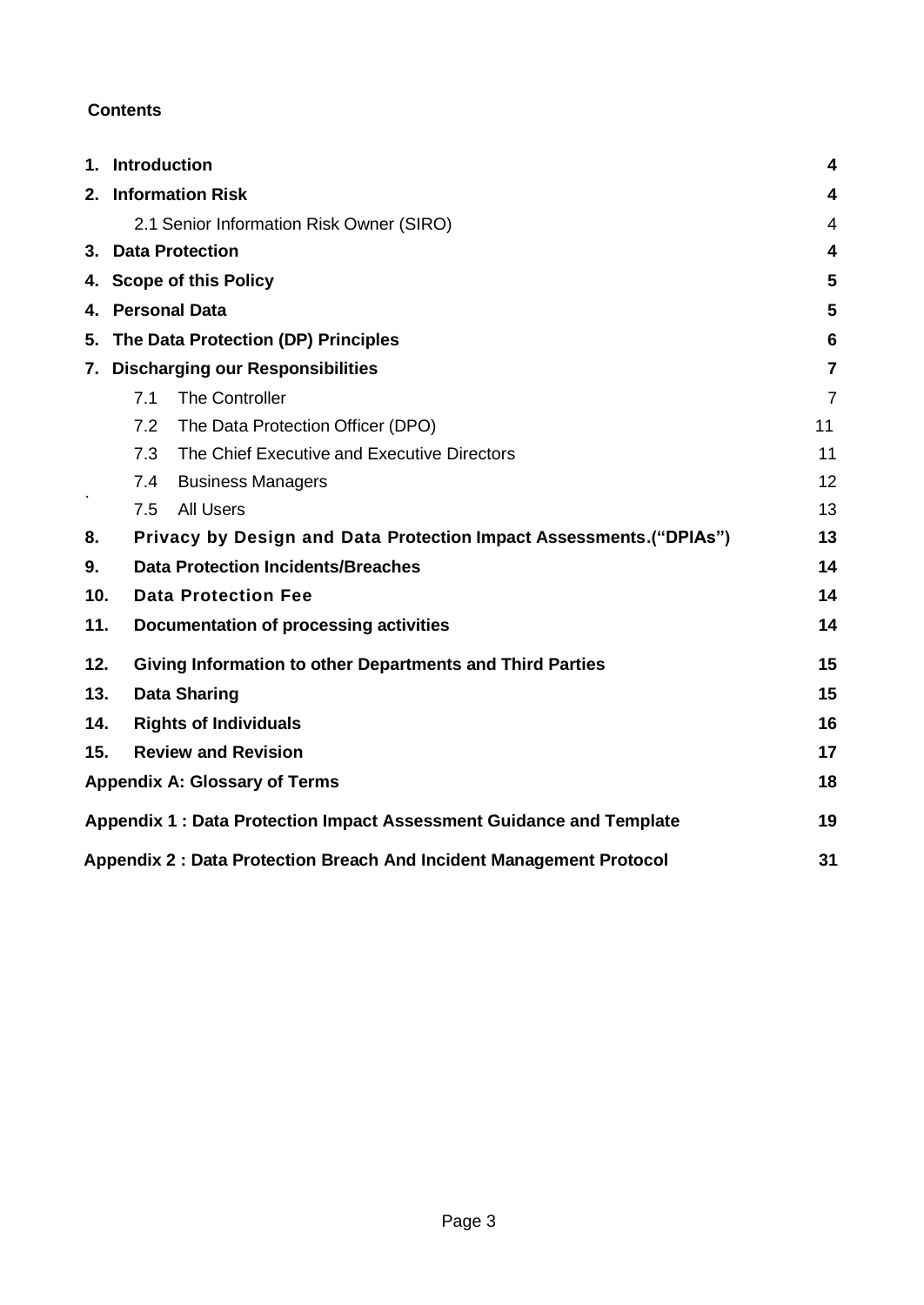### **1. Introduction**

North Lanarkshire Council ("The Council") provides a wide range of services for people who live or work in North Lanarkshire, who invest in North Lanarkshire and who visit North Lanarkshire. The Council also works in partnership with a range of public sector, commercial and voluntary sector organisations to provide services and support.

To deliver services effectively the Council needs to collect, process and hold large volumes of information relating to organisations and individuals.

### **2. Information Risk**

The collation and holding of information of any nature creates a risk of information falling into the hands of third parties or misuse of the information. To manage those risks the Council has in place a number of policies. These are listed in the information governance policy framework document.

Protecting the confidentiality and integrity of personal data is a critical responsibility that we take seriously at all times. The Council is exposed to potential fines of up to 20 million Euros (approximately £18 million) or 4% of its total annual turnover, whichever is higher and depending on the breach, for failure to comply with data protection law.

#### **2.1 Senior Information Risk Owner (SIRO)**

The Senior Information Risk Owner (SIRO) is Head of Business Solutions. The SIRO's duty is in respect of all information collected, held and processed by the Council. The SIRO is not a position prescribed or regulated by legislation. It is a position recommended by the Information Commissioner. The SIRO is responsible for:-

- (a) overall information risk and he/she will provide written advice on a regular basis to the Chief Executive on internal control and performance in respect of information risk;
- (b) assessing the impact of information risks on the Council and how the risks may be managed ensuring arrangements are put in place to mitigate risks. He/she will implement and lead information risk and management processes within the Council; and
- (c) advising the Corporate Management Team on effectiveness of information risk management across the Council.

### **3. Data Protection**

As explained in 2 above, to deliver services effectively the Council needs to collect, process and hold large volumes of information which includes personal information (personal data) relating to current, past and prospective customers, clients, employees, workers, elected members, suppliers and contractors.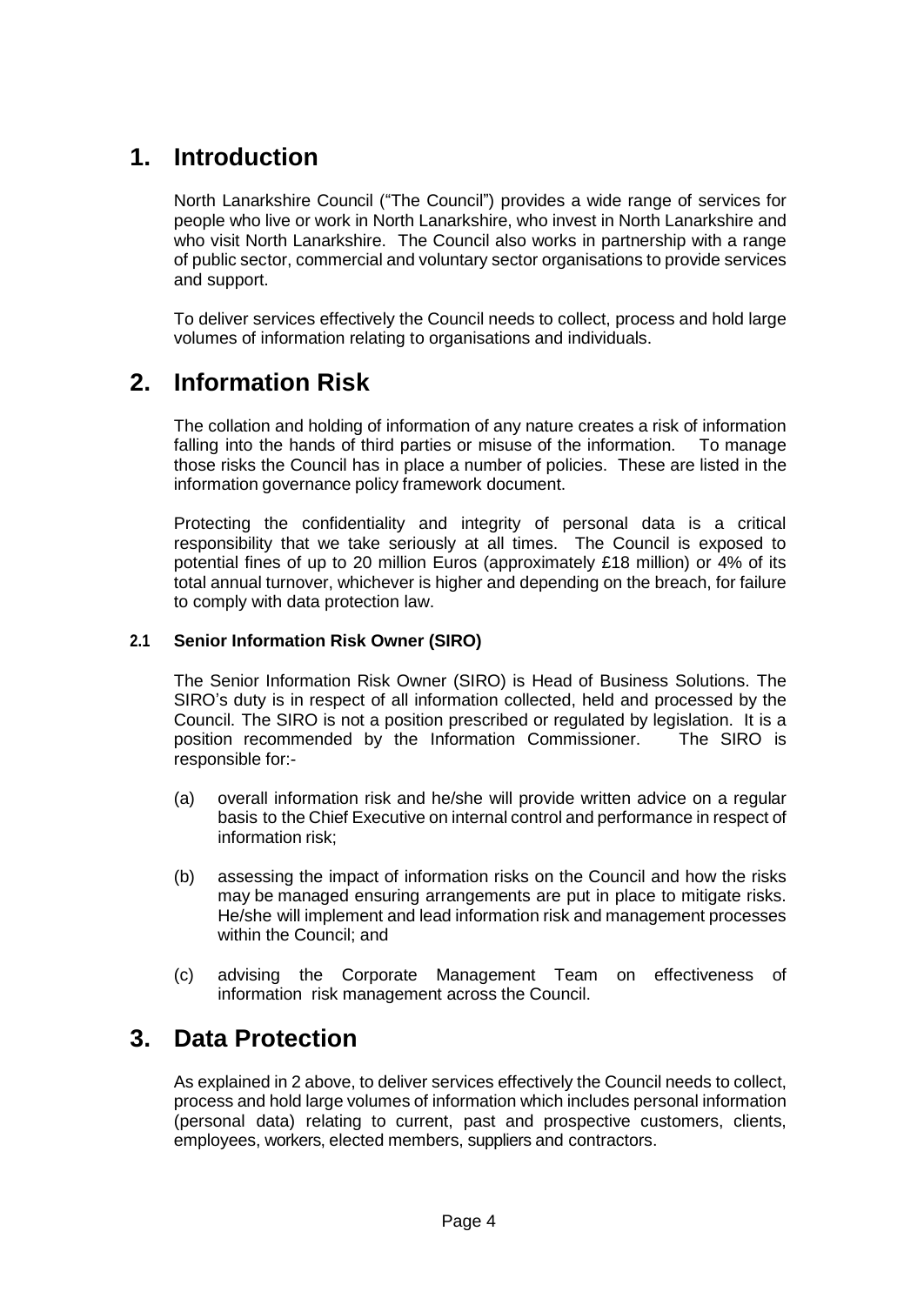In addition, it may from time to time be required by law to process personal information to comply with the requirements of government departments and other public agencies. There are also instances where we process personal data for contractors and arms' length external organisations and third parties process Council information which includes personal data.

The UK General Data Protection Regulation (the "UK GDPR") sitting alongside the Data Protection Act 2018 (the "Act") make provision for how personal data (information) about living individuals in any form including paper and electronic must be collected, processed and held. They impose restrictions on how the Council may process personal data, and a breach of the Data Protection Laws could give rise to criminal and civil sanctions, including fines, as well as adverse publicity.

The legislation provides also that (i) special categories of personal data (i.e. data relating to racial or ethnic origin, political opinions, religious or philosophical beliefs, trade union membership, and the processing of genetic data, biometric data, data concerning health, sex life or sexual orientation) and (ii) personal data relating to criminal offences and convictions shall only be collected and/or processed for certain specific lawful purposes. The Council can only process special categories of data and personal data relating to criminal offences and convictions where certain additional conditions apply. The Council has produced an appropriate policy document for such processing. For details of conditions for processing special categories of personal data see Article 9 of the UK GDPR and Schedule 1 of the Act. For details of conditions for processing personal data relating to criminal offences and convictions see Article 10 of the UK GDPR and Schedule 1 of the Act.

### **4. Scope of this Policy**

This policy is applicable to all personal data held by the Council whether in manual format via Council information technology systems accessed either on Council premises or via mobile or home-working equipment. Personal data held on removable devices and other portable media is also covered by this policy.

The policy applies to all employees, workers, elected members, clients, suppliers, third party contractors and any other individuals or organisations who access Council information.

This policy is not part of the contract of employment and the Council may amend it at any time. However, it is a condition of employment that employees and others who obtain, handle, process, transport, store and otherwise process personal data will adhere to the rules of the policy. Any breach of the policy by an employee will be taken seriously and may result in disciplinary action.

Elected members are required, in respect of their use of data, to comply with their obligations as set out in paragraphs 3.16 and 3.17 of the Councillors' Code of Conduct and paragraphs 25 to 33 of the associated Guidance. In particular, members need to be aware of the potential for personal liability under the relevant legislation, in respect of both criminal and civil court proceedings as well as the imposition of fines by the Information Commissioner, as set out in paragraph 26 of the Guidance, together with the specific rules set out in paragraph 33.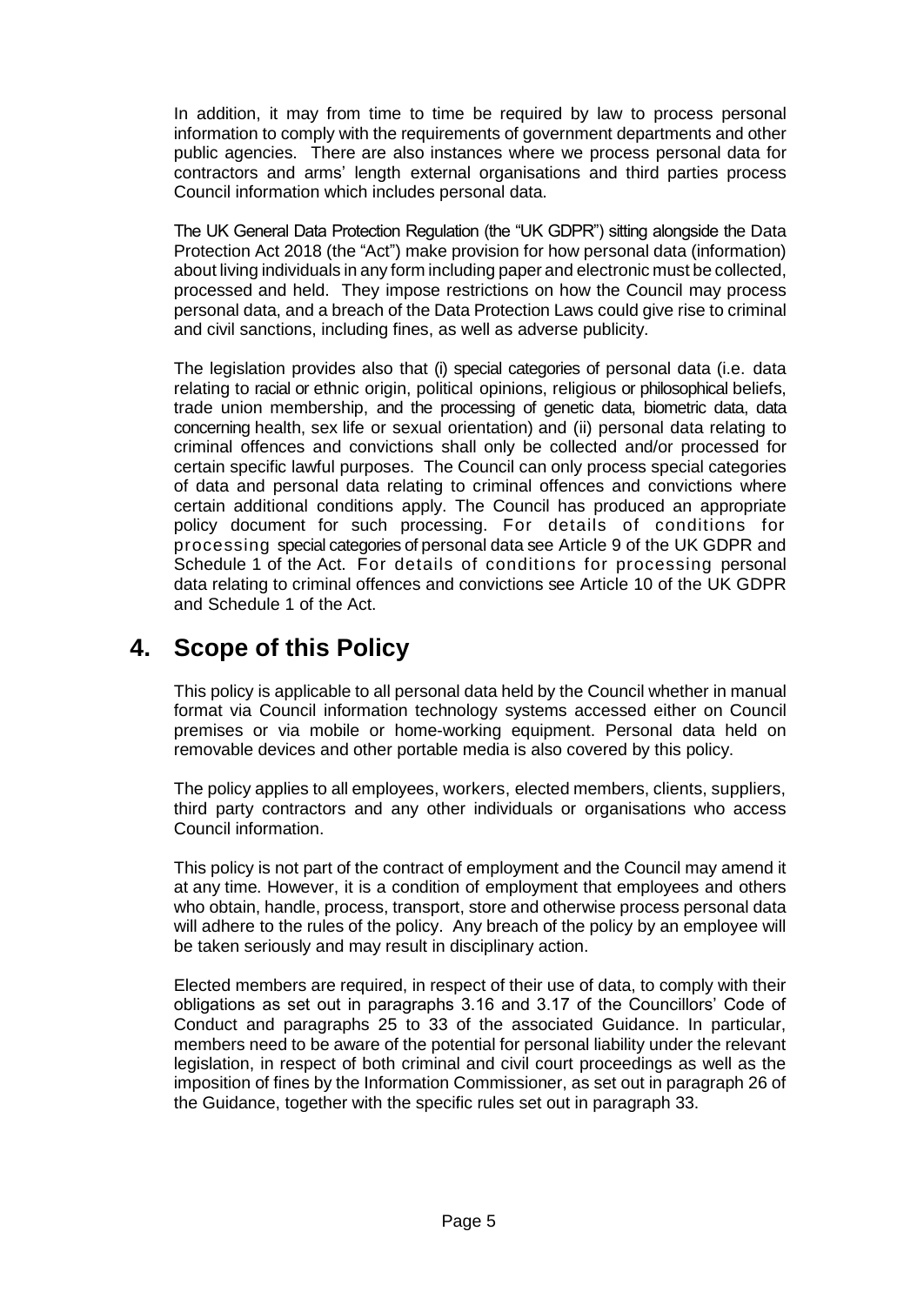Guidance to organisations on the UK GDPR is available from the Information Commissioner's Office at [https://ico.org.uk/for-organisations/guide-to-data-protection/guide](https://ico.org.uk/for-organisations/guide-to-data-protection/guide-to-the-general-data-protection-regulation-gdpr/)[to-the-general-data-protection-regulation-gdpr/](https://ico.org.uk/for-organisations/guide-to-data-protection/guide-to-the-general-data-protection-regulation-gdpr/)

### **5. Personal Data**

This policy adopts the definition of personal data contained in the UK GDPR. Personal data is any information relating to an identified or identifiable natural person who can be directly or indirectly identified in particular by reference to an identifier.

Different pieces of information, which collected together can lead to the identification of a particular person, also constitute personal data.

Personal data that has been de-identified, encrypted or pseudonymised but can be used to re-identify a person remains personal data.

Personal data that has been rendered anonymous in such a way that the individual is not or no longer identifiable is no longer considered personal data. For data to be truly anonymised, the anonymisation must be irreversible.

Examples of personal data include a name and surname; a home address; an email address such as [name.surname@company.com;](mailto:name.surname@company.com) an identification card number; CCTV images of an individual; location data (for example the location data function on a mobile phone); an Internet Protocol (IP) address; or a cookie ID.

The following are examples of data which are not considered to be personal data: a company registration number; an email address such as [info@company.com;](mailto:info@company.com) and anonymised data.

### **6. The Data Protection (DP) Principles**

The UK GDPR requires organisations (like the Council) which handle personal data to collect, process and hold personal and confidential information securely and responsibly. This includes destroying information safely when it is no longer required.

The UK GDPR sets outs the following key principles:

- First Personal data shall be processed lawfully, fairly and in a transparent manner in relation to the data subject ('**lawfulness, fairness and transparency'**).
- Second Personal data shall be collected for specified, explicit and legitimate purposes and not further processed in a manner incompatible with those purposes ('**purpose limitation**').
- Third Personal data shall be adequate, relevant and limited to what is necessary in relation to the purposes for which they are processed ('**data minimisation**').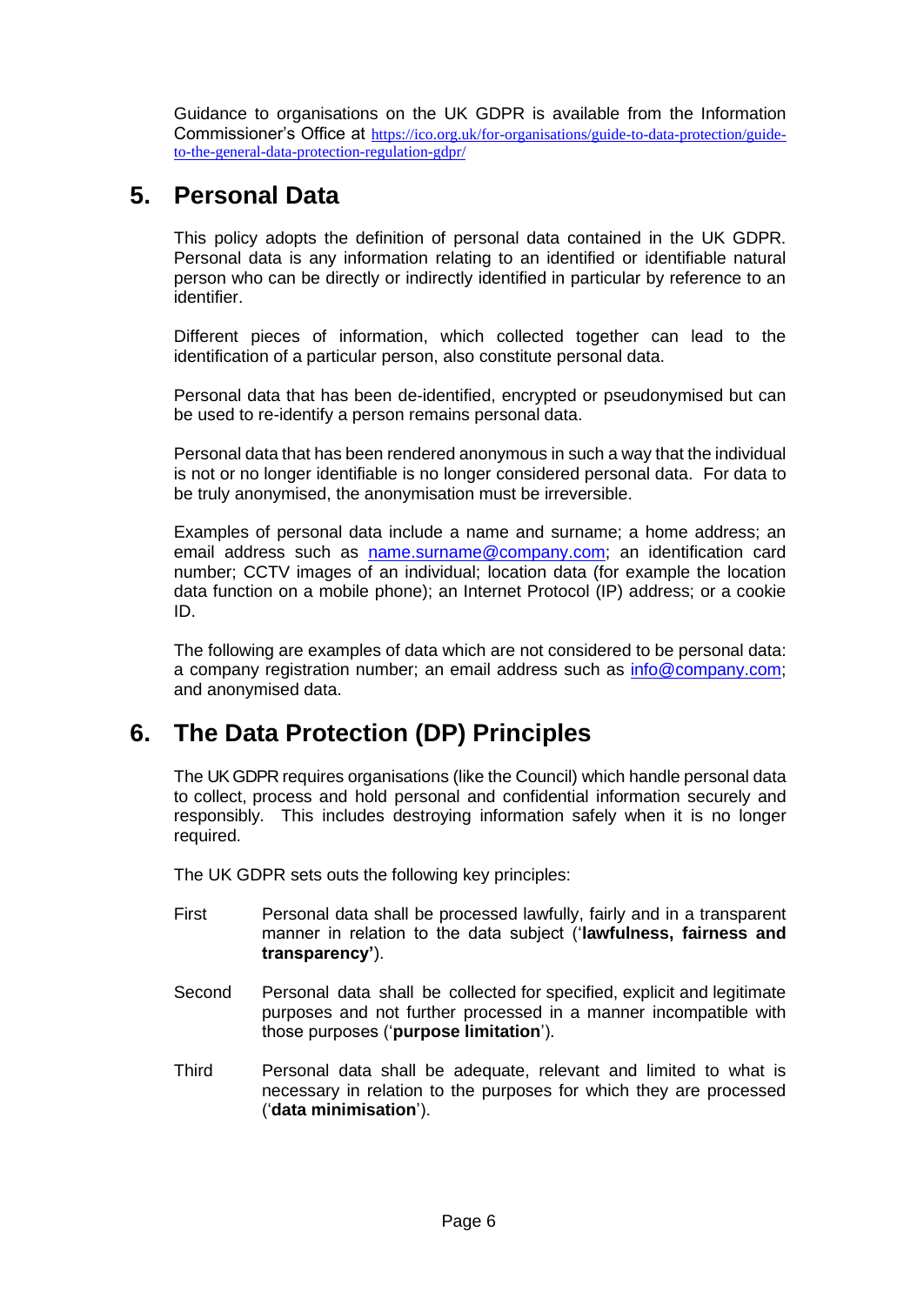- Fourth Personal data shall be accurate and, where necessary, kept up to date; every reasonable step must be taken to ensure that personal data that are inaccurate are erased or rectified without delay ('**accuracy**').
- Fifth Personal data shall be kept in a form which permits identification of data subjects for no longer than is necessary for the purposes for which the personal data are processed ('**storage limitation'**).
- Sixth Personal data shall be processed in a manner that ensures appropriate security of the personal data, including protection against unauthorised or unlawful processing and against accidental loss, destruction or damage, using appropriate technical or organisational measures ('**integrity and confidentiality'**).

The Council is also responsible for, and must be able to demonstrate compliance with the Principles ('**accountability**').

### **7. Discharging our Responsibilities**

#### **7.1 The Controller**

In terms of the legislation, the Council will normally be the Data Controller. In some cases the Council may be acting as a Joint Data Controller in conjunction with another organisation. In some circumstances the Council may be acting as a data processor , for example, where it is providing services to an external or arms length organisation and is processing information of which that organisation is data controller and under their instruction in connection with provision of that service. To ensure compliance with the data protection principles, the Council will:

- a) Observe fully conditions regarding the lawful, fair and transparent collection and use of data.
- b) Meet its obligations to specify the purposes for which data is used.
- c) Collect and process appropriate data and only to the extent that it is required to fulfil operational needs or to comply with any legal requirements.
- d) Ensure the accuracy of the data used.
- e) Put in place arrangements to determine the length of time the data is held.
- f) Take appropriate measures to keep the data secure.

#### **7.1.1 Lawful, Fair and Transparent Obtaining and Processing**

The Council may only collect, process and share personal data fairly and lawfully and for specified purposes. The law restricts our actions regarding personal data to specified lawful purposes. These restrictions are not intended to prevent processing, but ensure that we process personal data fairly, lawfully and without adversely affecting the data subject.

It is essential that the legal ground ("lawful basis") being relied on for each processing activity is identified and documented.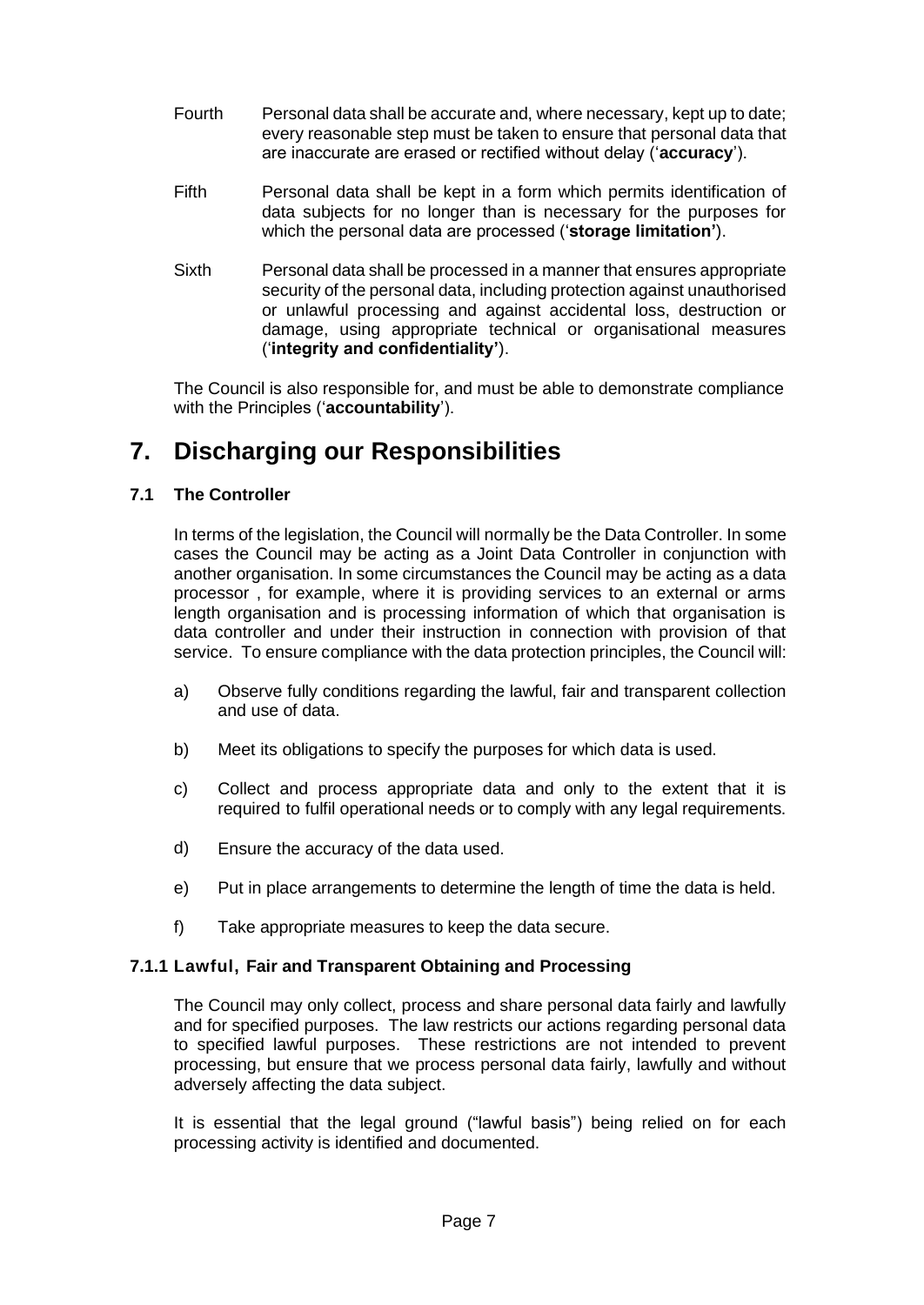The lawful bases for processing personal information are as follows. At least one of these must apply when you process personal data:

- (a) Consent the individual has given clear consent for you to process their data for a specific purpose.
- (b) Contract the processing is necessary for a contract you have with the individual, or because they have asked you to take specific steps before entering into a contract.
- (c) Legal obligation the processing is necessary for you to comply with the law (not including contractual obligation).
- (d) Vital interests the processing is necessary to protect someone's life.
- (e) Public task the processing is necessary for you to perform a task in the public interest or for your official functions, and the task or function has a clear basis in law
- (f) Legitimate interests the processing is necessary for your legitimate interests or the legitimate interests of a third party, unless there is a good reason to protect the individual's personal data which overrides those legitimate interests. (This cannot apply if you are a public authority processing data to perform your official tasks).

For the majority of processing or personal data carried out by the Council the public task condition will be the appropriate lawful basis, however, it is very important that the appropriate lawful basis or bases are identified at the outset of processing activity and these will vary depending on the nature and circumstances of the processing in question.

For processing of "special category" data, a further additional lawful basis for processing requires to be satisfied. Special category data under data protection law relates to information about an individual's race, ethnic origin, politics, religion, trade union membership, genetics, biometrics (for ID purposes), health, sex life or sexual orientation.

There are extensive lawful bases within Schedule 1 of the Data Protection Act for processing in relation to special categories of personal data and data relating to criminal convictions. Advice should be sought from Legal Services in relation to proposed processing of such data.

The Council will be clear when telling people how their personal information will be used. This requirement to tell people will always apply, no matter how the information is gathered (for example, paper forms, email, surface mail correspondence, web data collection forms, or any other method). We must say clearly in all of these methods how we will process people's personal information.

This should principally be achieved by the use of privacy notices. Privacy notices are a legal requirement. They inform data subjects about the collection and use of their personal data. This relates to the requirement under the legislation that processing of personal data should be transparent. Privacy notices should provide individuals with information about our purposes for processing their personal data, how long their data may be retained and with whom it may be shared. This information should be available to individuals at the point of collection of their data. The Council's Privacy Notice can be found at [https://www.northlanarkshire.gov.uk/index.aspx?articleid=15003.](https://www.northlanarkshire.gov.uk/index.aspx?articleid=15003)

Services should develop their own privacy notices to provide more specific information in relation to particular categories of processing of personal data in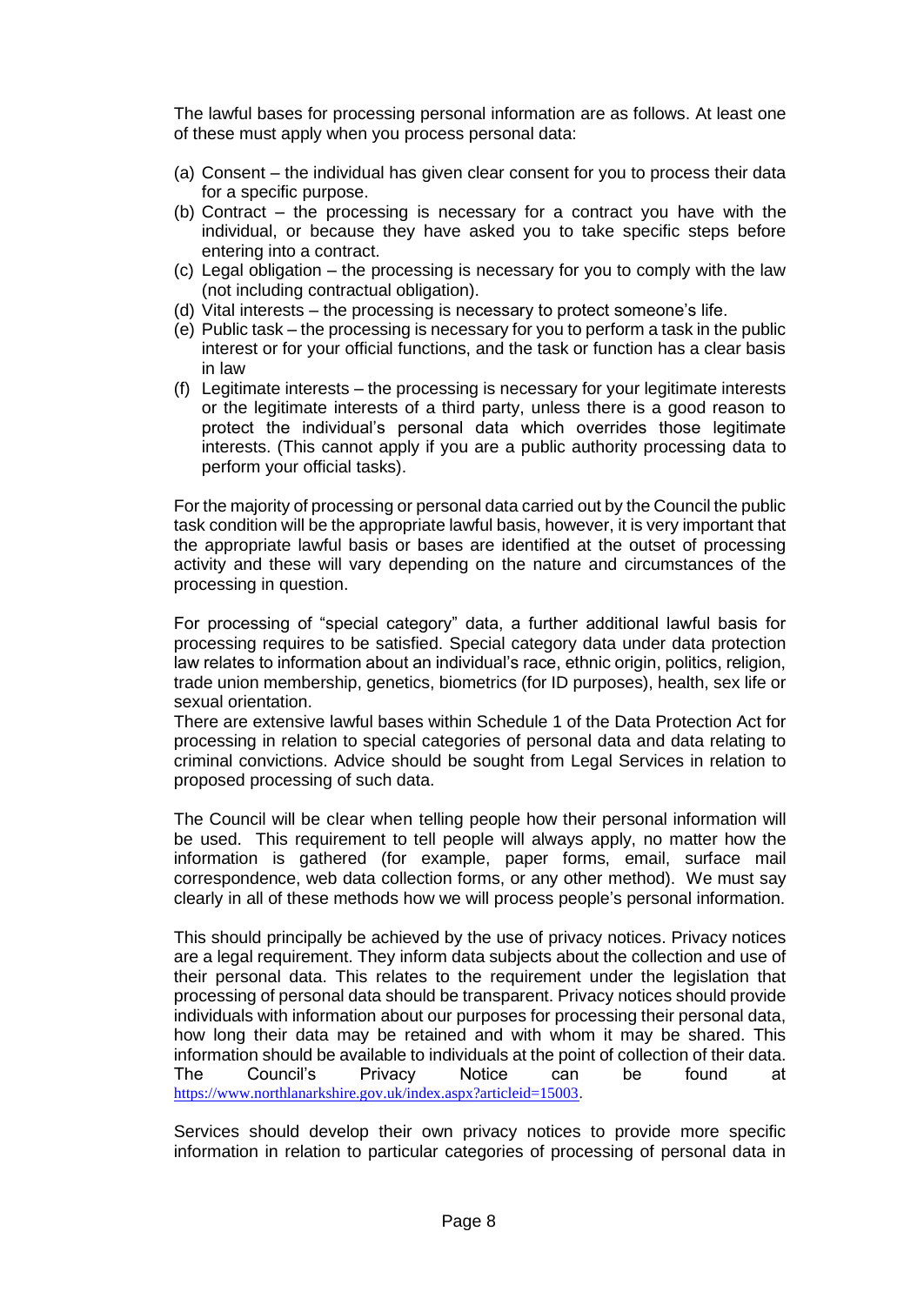relation to their functions. Privacy notices should be regularly reviewed and developed to ensure that they provide accurate and adequate information about the Council's processing activity.

#### **Consent**

In many cases the Council may process personal information without the consent of the data subject where this is required or permitted by law. However, the Council will ask for an individual's "informed consent" if this is needed (the individual must understand what their information will be used for and how it will be shared and stored) (see first DP Principle). Unless the Council can rely on another legal basis of processing, explicit consent will be required for processing special categories of personal data.

An individual consents to processing of their personal data if they indicate agreement clearly either by a statement or positive action to the processing. Consent requires affirmative action so silence, pre-ticked boxes or inactivity are unlikely to be sufficient. The individual may be asked to sign or to tick a box to give their consent. If consent is given in a document which deals with other matters, then the consent must be kept separate from those other matters.

Individuals must be easily able to withdraw consent to processing at any time and withdrawal must be promptly acted upon. Consent will need to be refreshed if the Council intends to process personal data for a different and incompatible purpose which was not disclosed when the individual first consented.

The Council will need to evidence consent captured and keep records of all consents so that we can demonstrate compliance with consent requirements.

#### **7.1.2 Purpose limitation**

Personal data must be collected only for specified, explicit and legitimate purposes. It must not be further processed in any manner incompatible with those purposes. The Council cannot use personal data for new, different or incompatible purposes from those disclosed when it was first obtained, unless it has informed the individual of the new purposes and they have consented where necessary.

#### **7.1.3 Data minimisation**

Personal data must be adequate, relevant and limited to what is necessary in relation to the purposes for which it is processed. The Council may only process personal data when required to do so in performance of its duties. The Council cannot process personal data for any unrelated purposes.

The Council will not collect excessive data. The Council will ensure that any personal data collected is adequate and relevant for the intended purposes.

When Personal Data is no longer needed for specified purposes, it should be deleted or anonymised in accordance with the Council's data retention guidelines.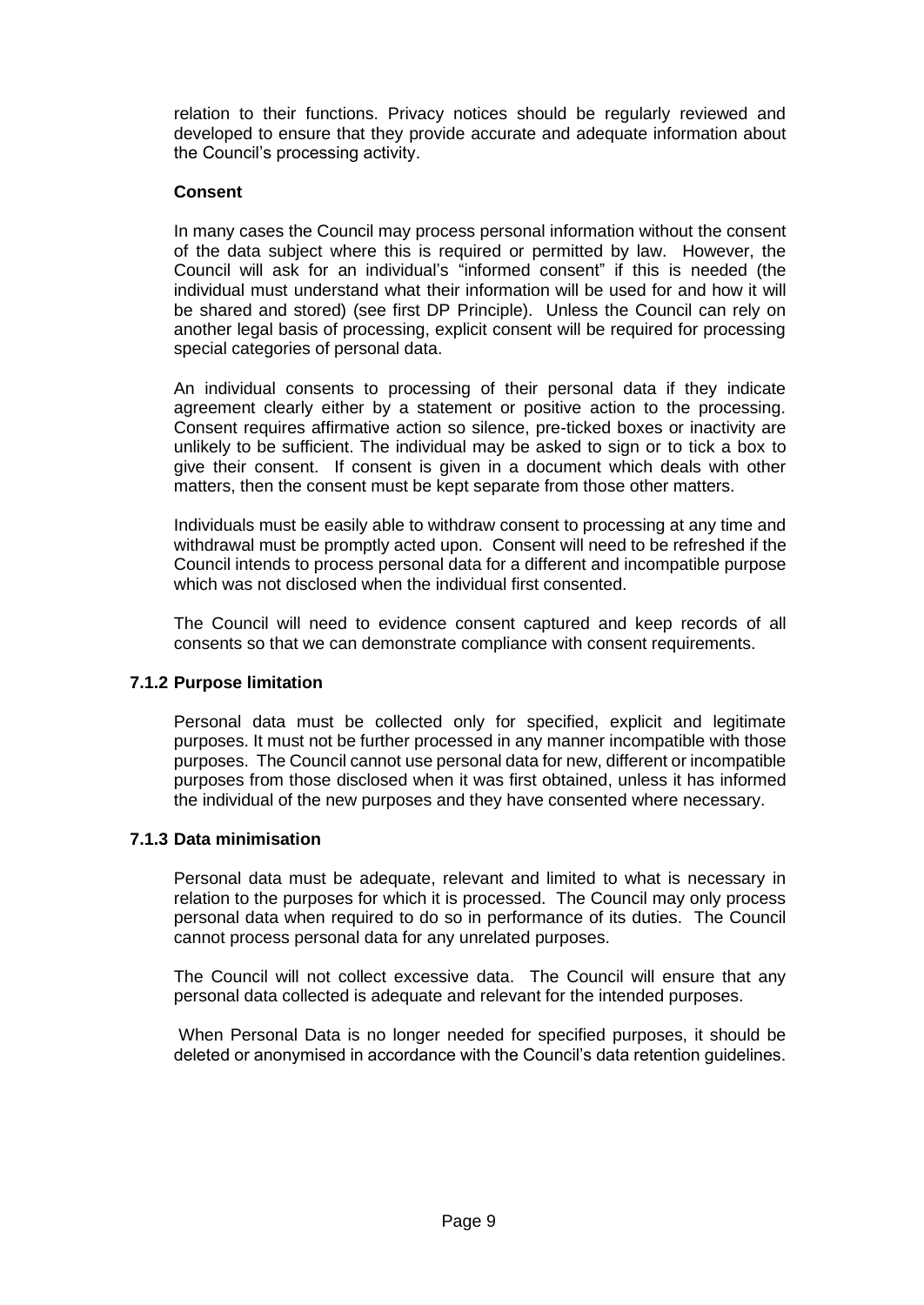#### **7.1.4 Accuracy**

The Council must make sure that all personal information that it holds is accurate and, where necessary up to date (fourth DP Principle). Information should be reviewed regularly and service managers must have procedures in place to make sure that inaccurate or out of date information is updated. Information which the Council no longer needs to hold must be destroyed in line with the Council's guidelines on Information Security.

#### **7.1.5 Storage limitation**

Personal data must not be kept in an identifiable form for longer than is necessary for the purposes for which the data is processed. The Council must not keep personal data in a form which permits the identification of individuals for longer than needed for the legitimate business purpose or purposes for which we originally collected it, including for the purpose of satisfying any legal, accounting or reporting requirements.

The Council will maintain retention policies and procedures to ensure personal data is deleted after a reasonable time for the purposes for which it was being held, unless a law requires such data to be kept for a minimum time.

The Council will take all reasonable steps to destroy or erase from our systems all personal data that we no longer require in accordance with all the Council's applicable records retention schedules and policies. This includes requiring third parties to delete such data where applicable.

Individuals will be informed of the period for which data is stored and how that period is determined.

#### **7.1.6 Security, Integrity and Confidentiality**

Personal data must be secured by appropriate technical and organisational measures against unauthorised or unlawful processing, and against accidental loss, destruction or damage. We will continue to develop, implement and maintain safeguards appropriate to our size, scope and business, our available resources, the amount of personal data that we own or maintain on behalf of others and identified risks (including use of encryption and pseudonymisation where applicable). We will regularly evaluate and test the effectiveness of those safeguards to ensure security of our processing of personal data.

Personal data may only be transferred to third party service providers who agree to comply with the policies and procedures required by the Council and who agree to put adequate measures in place, as requested.

The confidentiality, integrity and availability of personal data must be maintained, i.e.

- **Confidentiality**: only people who have a need to know and are authorised to use the personal data can access it.
- **Integrity**: personal data is accurate and suitable for the purpose for which it is processed.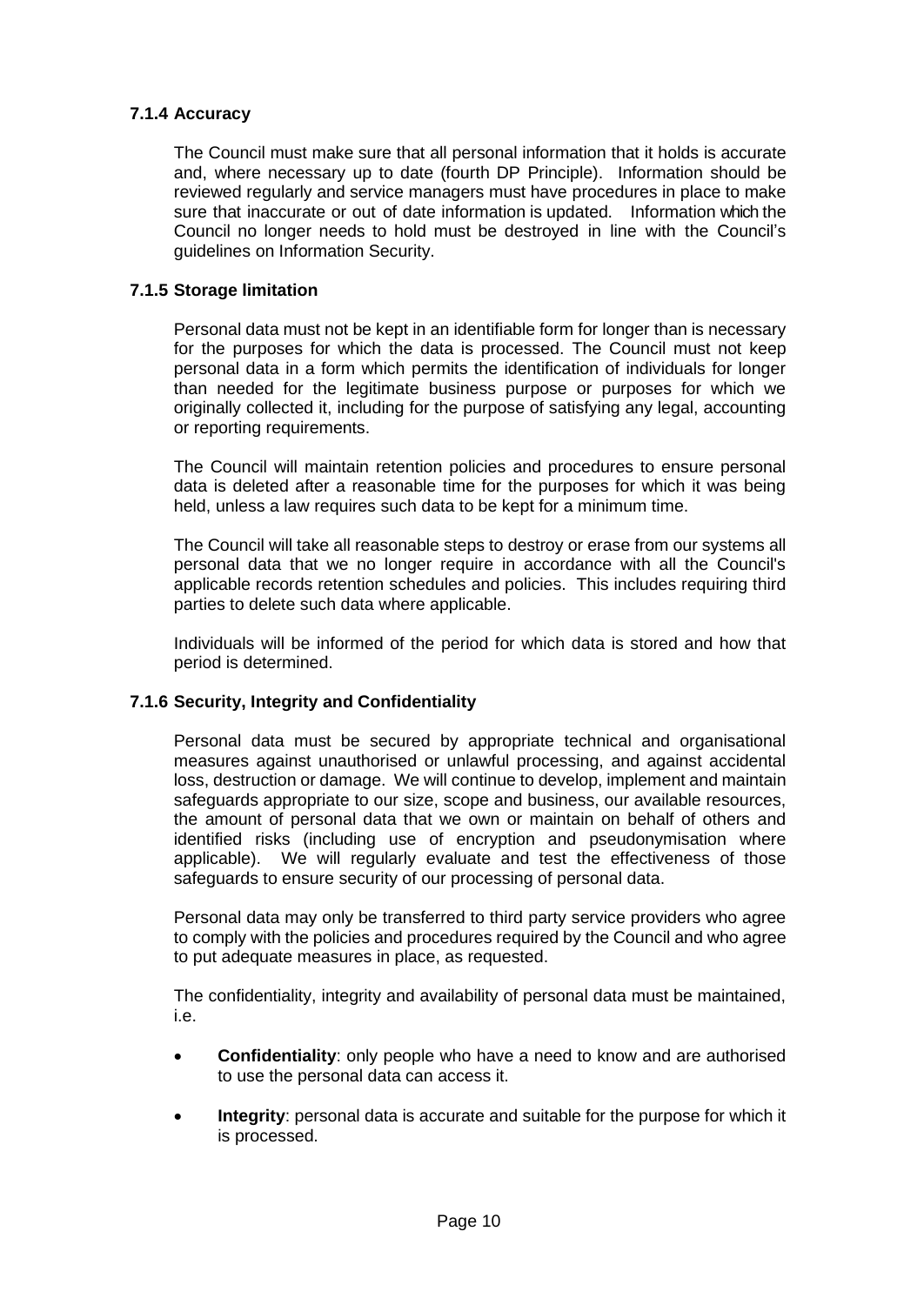• **Availability**: authorised users are able to access personal data when they need it for authorised purposes.

#### **7.1.7 Data Processors**

The law requires the Council to put in place a written contract with each third party data processor, which contract must meet specific minimum requirements, including procedures and policies to maintain the security of all personal data from the point of collection to the point of destruction. Personal data may only be transferred to a third party data processor if the processor agrees in writing to comply with those minimum requirements.

#### **7.1.8 ICO Assessments, Audits, Investigations and Action**

The Council must co-operate with any data protection assessment, audit or investigation carried out or action taken by the Office of the Information Commissioner (ICO). Everyone subject to this policy must assist with any such assessment, audit, investigation or action as required by the ICO and / or the Council.

#### **7.2 The Data Protection Officer ("DPO")**

The Council is required to appoint a DPO. The DPO is currently the Head of Service for Legal and Democratic Solutions. The DPO's responsibility is in respect of personal data, collected, held and processed by the Council. The DPO will be involved, properly and in a timely manner, in all issues which relate to the protection of personal data.

The DPO's responsibilities include:-

- (a) ensuring that the Council complies with the Data Protection Laws.
- (b) ensuring the Council and Council staff are fully informed of their own legal responsibilities and training of staff.
- (c) Developing and managing the Council's Data Protection Policy, including development, implementation and enforcement of this policy and Data Protection procedures.
- (d) reporting on the Council's compliance with the Data Protection Laws to the SIRO on a six monthly basis.
- (e) ensuring that necessary arrangements are in place for dealing where appropriate with subject access requests that relate to more than one service of the Council.
- (f) to provide advice where requested as regards data protection impact assessments and monitor their performance;
- (g) co-operating with the ICO.
- (h) acting as a point of contact for the ICO and consulting with the ICO as required.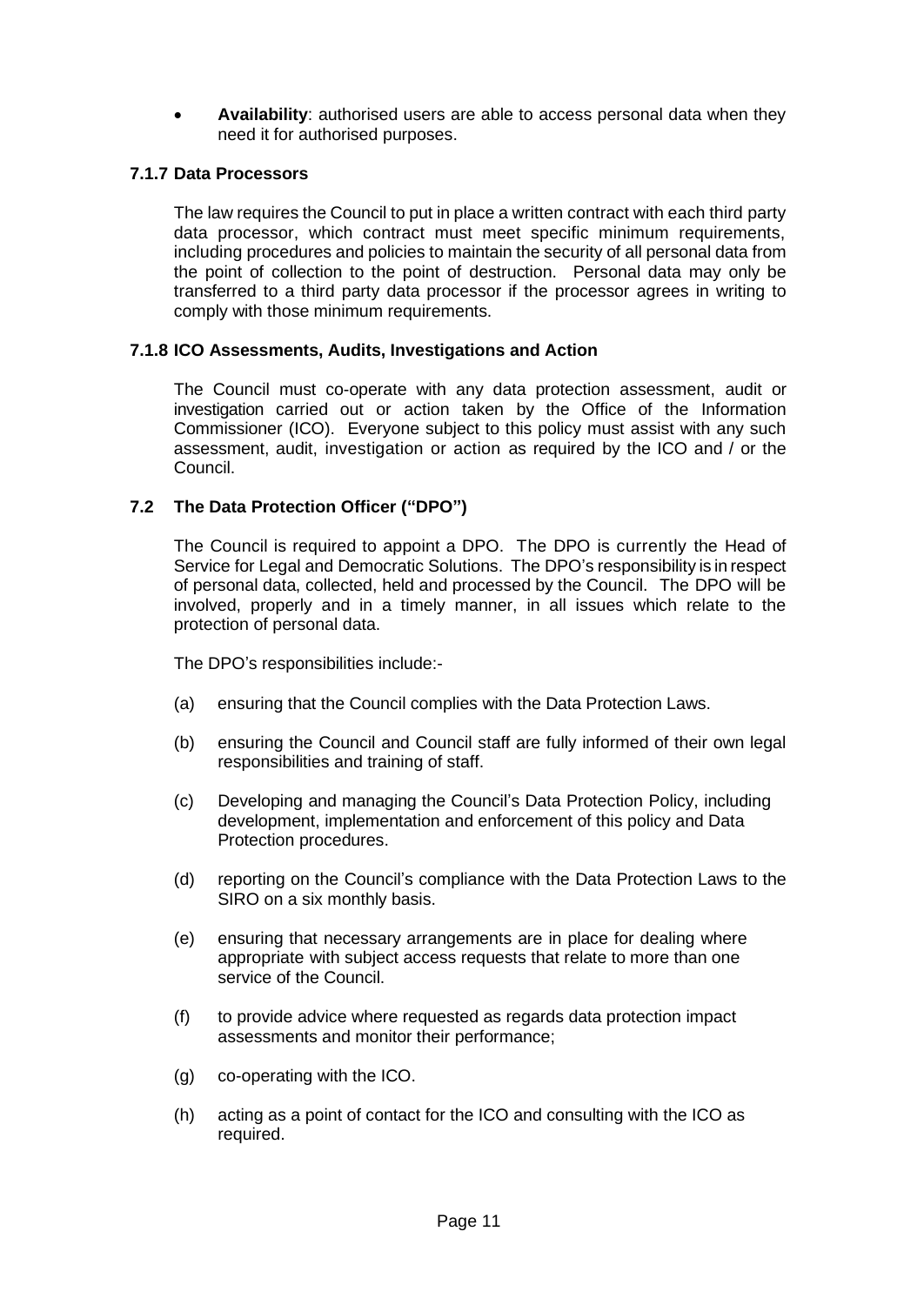#### **7.3 The Chief Executive and Executive Directors**

The Chief Executive and each Executive Director's responsibilities include:-

- (a) ensuring that the information under their control is collected, processed and held in accordance with this policy and the Data Protection Laws.
- (b) nominating lead contacts for data protection responsibility within their Services to the DPO; and immediately reporting changes of contact details to the DPO.
- (c) ensuring that necessary arrangements, including nominated officers, are in place to deal with subject access requests (see paragraph 13).
- (d) identifying and documenting all categories of personal information held within their service.
- (e) identifying and documenting all processing applied to that personal information.
- (f) identifying and documenting how long personal information needs to be held within each Service.
- (g) ensuring that necessary arrangements are in place within their Service for the secure disposal of personal data.
- (h) implementing procedures for the secure destruction of any personal information immediately when the Council no longer needs to keep it.
- (i) implementing arrangements and procedures as necessary for the safekeeping and preservation of all personal information held by their Services and ensuring that no one can get unlawful access to personal information that is held.
- (j) issuing instructions and implementing procedures to make sure that every person who has access to personal information held by their Service makes use of that information only for the purposes for which that information is held.
- (k) ensuring that all processing of personal information complies fully with all the provisions of the Data Protection Laws and this policy.

#### **7.4 Business Managers**

Business managers' responsibilities include:-

- (a) ensuring that employees and workers know what they have to do under the Data Protection Laws, ensuring that their staff are trained in data protection and confirming to the DPO when appropriate training has been undertaken by employees and maintaining records of training;
- (b) ensuring that disciplinary action up to the point of dismissal is taken where an employee or worker has deliberately breached the terms of the Data Protection Laws or this policy or of any of the Council's own procedures;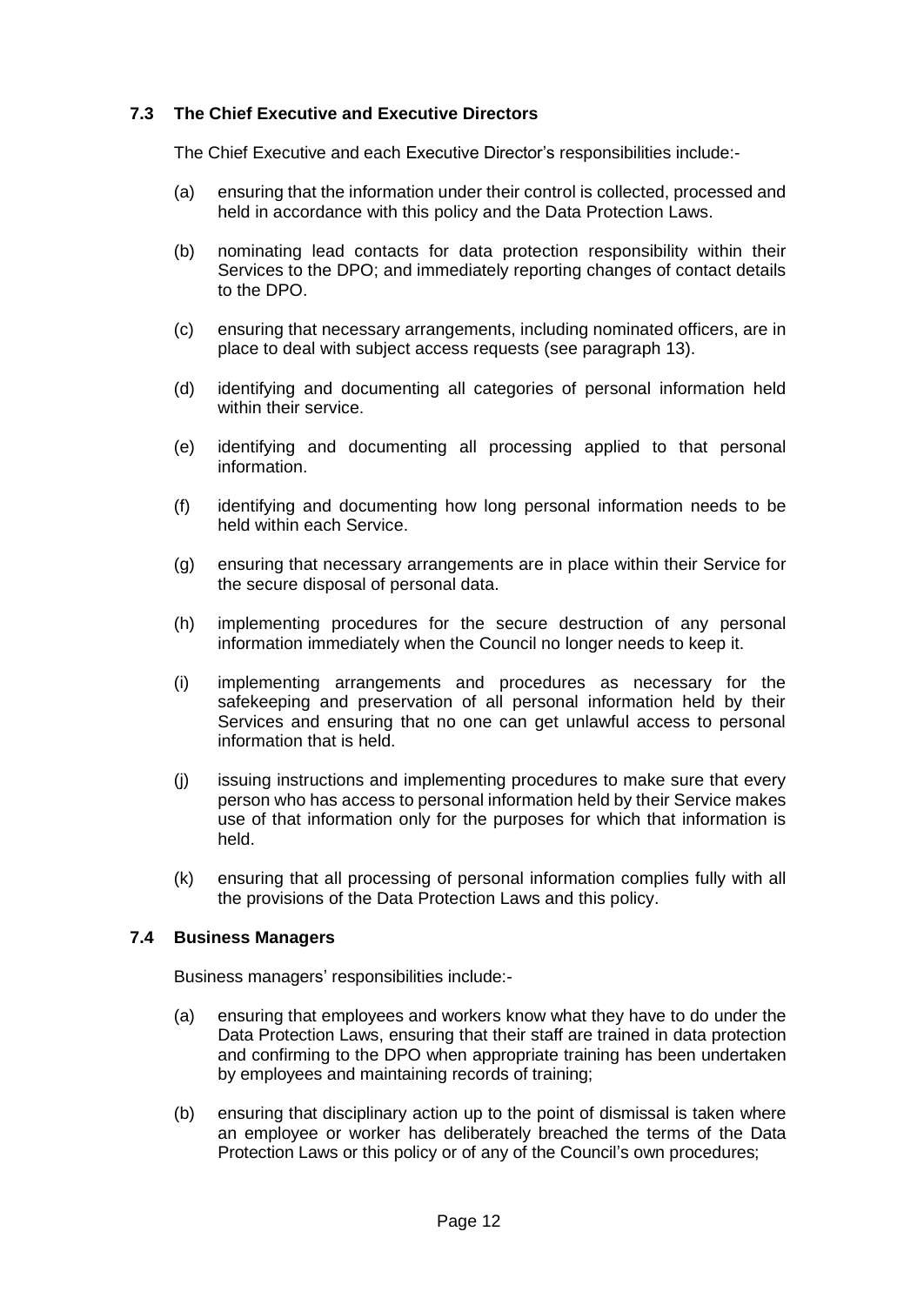- (c) ensuring employees and workers know that they could face criminal proceedings if they deliberately or recklessly destroy information, obtain information or disclose it unlawfully;
- (d) ensuring that all personal information held is accurate and up to date; and
- (e) determining whether a Data Privacy Impact Assessment ("DPIA") needs to be undertaken and, if so, putting in place appropriate arrangements to ensure that such a DPIA is undertaken and completed.

#### **7.5 All Users**

All Users must:

- (a) observe and comply with the Data Protection principles.
- (b) ensure that personal information is properly protected at all times. This requires continued compliance with the Data Protection Laws, this policy and all other Council information policies, procedures and guidance.
- (c) report any observed or suspected breach of this data protection policy or related information procedure and guidance (in accordance with the protocol set out in Appendix 2 to this policy).
- (d) ensure that individual archives, or any personal records they hold, are not kept when they are no longer required.

### **8. Privacy by Design and Data Privacy Impact Assessments ("DPIAs")**

We are required to implement Privacy by Design measures when processing personal data by implementing appropriate technical and organisational measures (like pseudonymisation) in an effective manner, to ensure compliance with data privacy principles. Pseudonymisation describes removing or replacing information within data set which identifies an individual.

Users must assess what privacy by design measures can be implemented on all programs/systems/processes that process personal data by taking into account the following:

- (a) the state of the art;
- (b) the cost of implementation;
- (c) the nature, scope, context and purposes of processing; and
- (d) the risks of varying likelihood and severity for rights and freedoms of data subjects posed by the processing.

The Council must also conduct DPIAs in respect to high risk processing.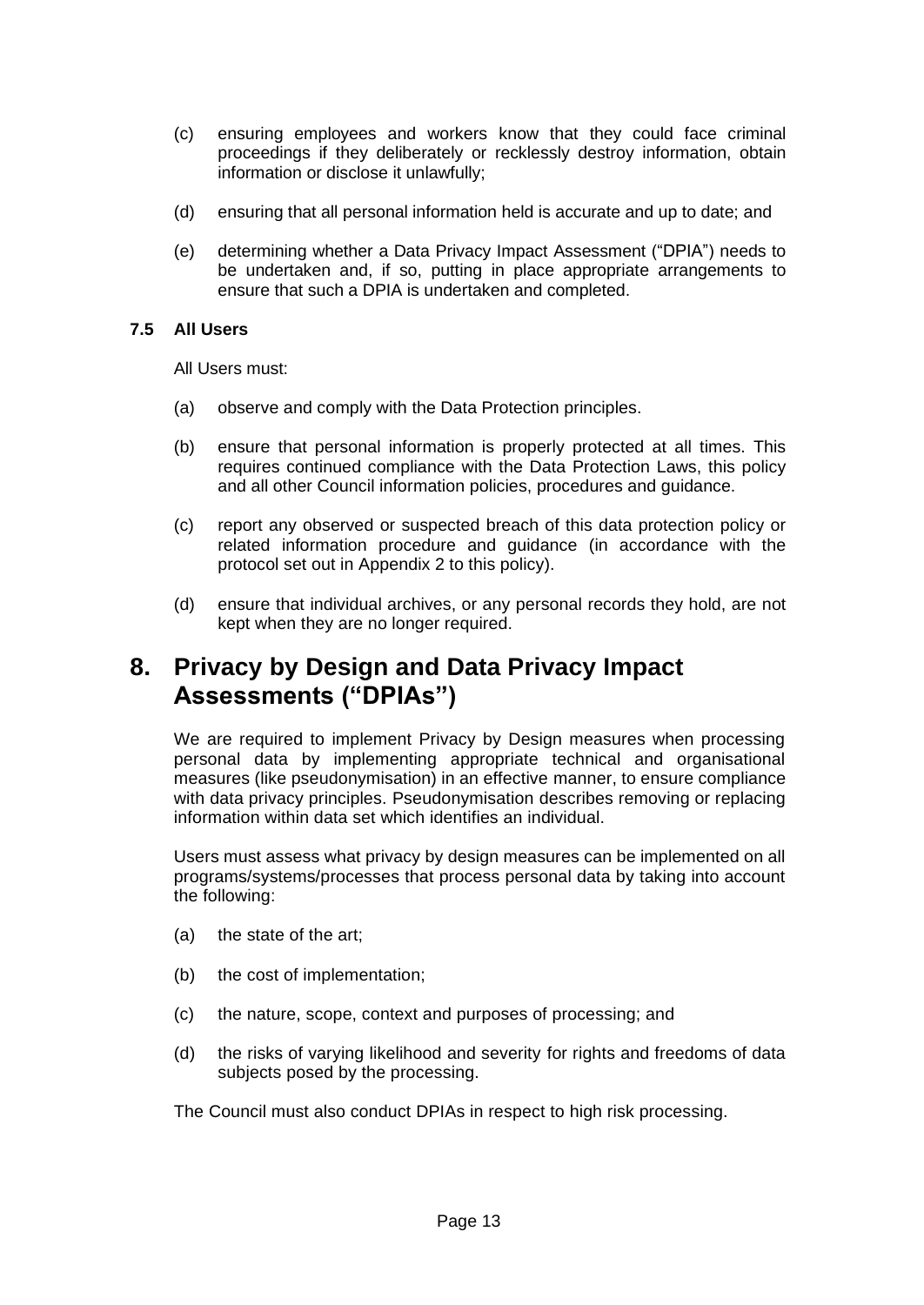Services should conduct a DPIA (and discuss the findings with the DPO) when implementing major system or business change programs involving the processing of personal data including:

- (a) use of new technologies (programs, systems or processes), or changing technologies (programs, systems or processes);
- (b) automated processing including profiling and automated decision making;
- (c) large scale processing of special categories of data; and
- (d) large scale, systematic monitoring of a publicly accessible area.

A DPIA must include:

- (a) a description of the processing, its purposes and the Council's legitimate interests, if appropriate;
- (b) an assessment of the necessity and proportionality of the processing in relation to its purpose;
- (c) an assessment of the risk to individuals; and
- (d) the risk mitigation measures in place and demonstration of compliance.

The DPO is responsible for producing guidance on DPIAs and reviewing the guidance every alternate year commencing October 2012. (The current template and guidance and guidelines are contained in Appendix 1 of this policy, this guidance is regularly reviewed and updated and the up to date versions can be found on connect [DPIA Template](http://connect/CHttpHandler.ashx?id=46082&p=0) [DPIA Guidance\)](http://connect/CHttpHandler.ashx?id=46083&p=0).

### **9. Data Protection Incidents/Breaches**

The UK GDPR requires data controllers to keep a written record of data breaches, near misses or incidents. This is kept by the Council's DPO. Where any breach is assessed as resulting in a risk to the rights and freedoms of the individual(s) affected there is a requirement to notify the ICO of the breach. Where the breach is likely to result in a "high risk" to the rights and freedoms of affected individuals the UK GDPR requires that the individual(s) is/are informed without undue delay.

All incidents must be reported, whether or not the incident results in a breach of the Data Protection Laws and/or actual damage or loss to any person, to the DPO in accordance with the protocol in Appendix 2 to this policy. The DPO will take appropriate action in respect of the incident, in accordance with the said protocol. ("Incidents" are defined/explained in Appendix 2).

### **10. Data Protection Fee**

It is the responsibility of the DPO to ensure payment of the annual data protection fee to the ICO and to provide all information required by the ICO when doing so.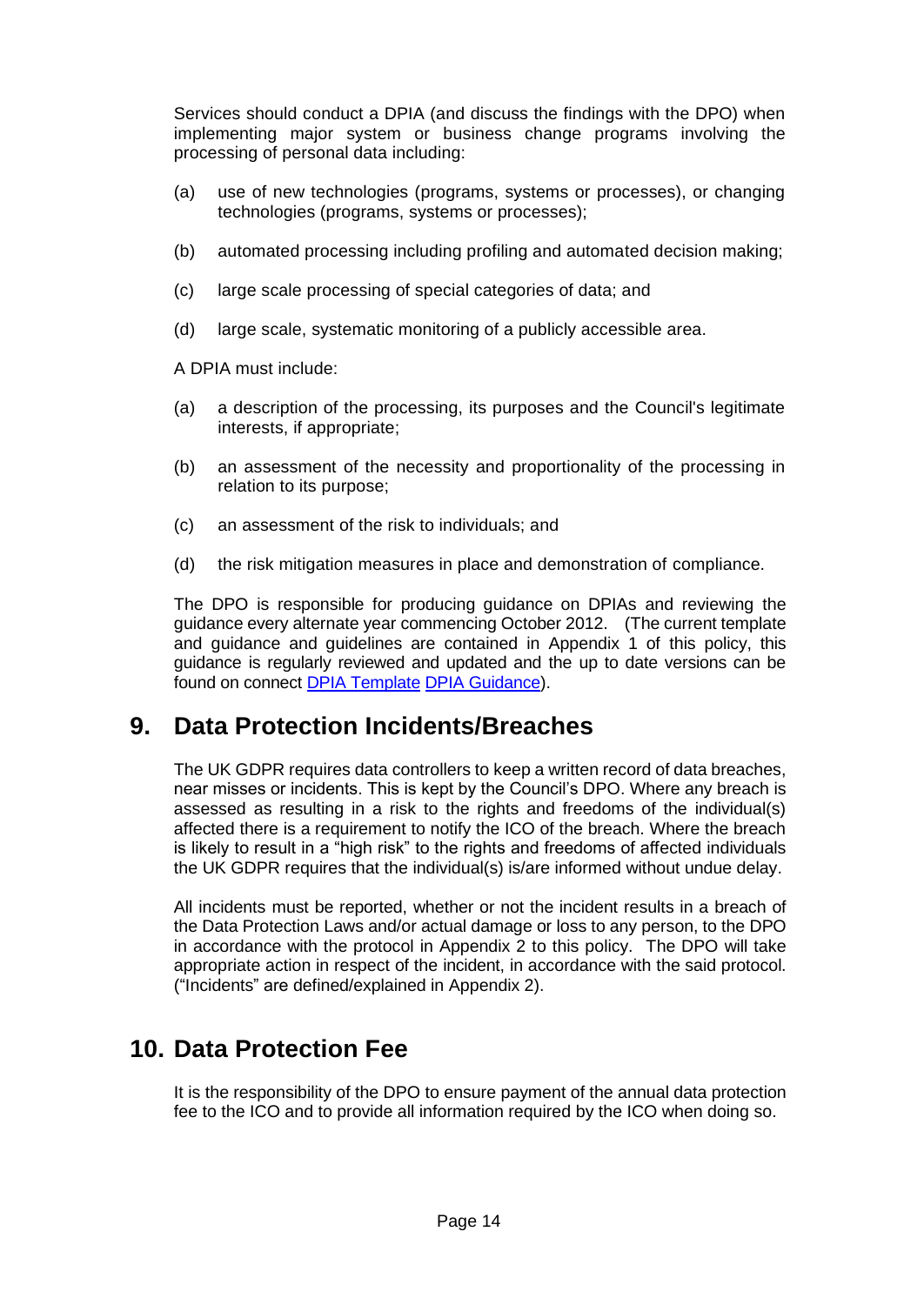### **11. Documentation of processing activities**

The Council must document and maintain a written record of its data processing activities.

The DPO is responsible for ensuring that all categories of personal information and data subjects held by the Council are documented, including the uses to which the information is put, the categories of recipients of the personal information, details of transfers to third countries (including the transfer mechanism safeguards in place), the period for which the information will be held and a description of the technical and organisational measures in place to keep the information secure.

To enable the documentation to be kept up to date at all times, it is the responsibility of the Chief Executive and each Executive Director to advise the DPO immediately of:

- a) any new categories of information or data subjects held in his/her service.
- b) any changes in the uses to which his/her service is putting any personal information his/her service holds.
- c) any categories of personal information or data subjects which are no longer held by his/her service.
- d) any changes in categories of recipients of personal information held in his/her service.
- e) any changes in the transfer of personal information to third countries (including the transfer mechanism safeguards) in his/her service.
- f) any changes in the retention periods for personal information held in his/her service.
- g) any changes in the technical and organisational measures in place to keep information secure in his/her service.

### **12. Giving Information to other Departments and Third Parties**

The Council must protect against processing personal information unlawfully. In most cases personal information can only be shared between council services and/or third parties where the individual concerned knows that such sharing may happen and where the processing complies with the Data Protection Principles. The first Data Protection Principle states that personal information shall be processed fairly, lawfully and in a transparent manner.

Where a request for personal information is received from a third party, the identity of the requester and the need for the information must be known before consideration is given to providing it. Personal information can be given to the police or the procurator fiscal to help with a criminal investigation and to certain statutory authorities/agencies (e.g. DWP and HMRC). This only applies in certain circumstances, so such requests for disclosure must be made in writing, providing details of the data subject, reason for disclosure, name of requesting officer and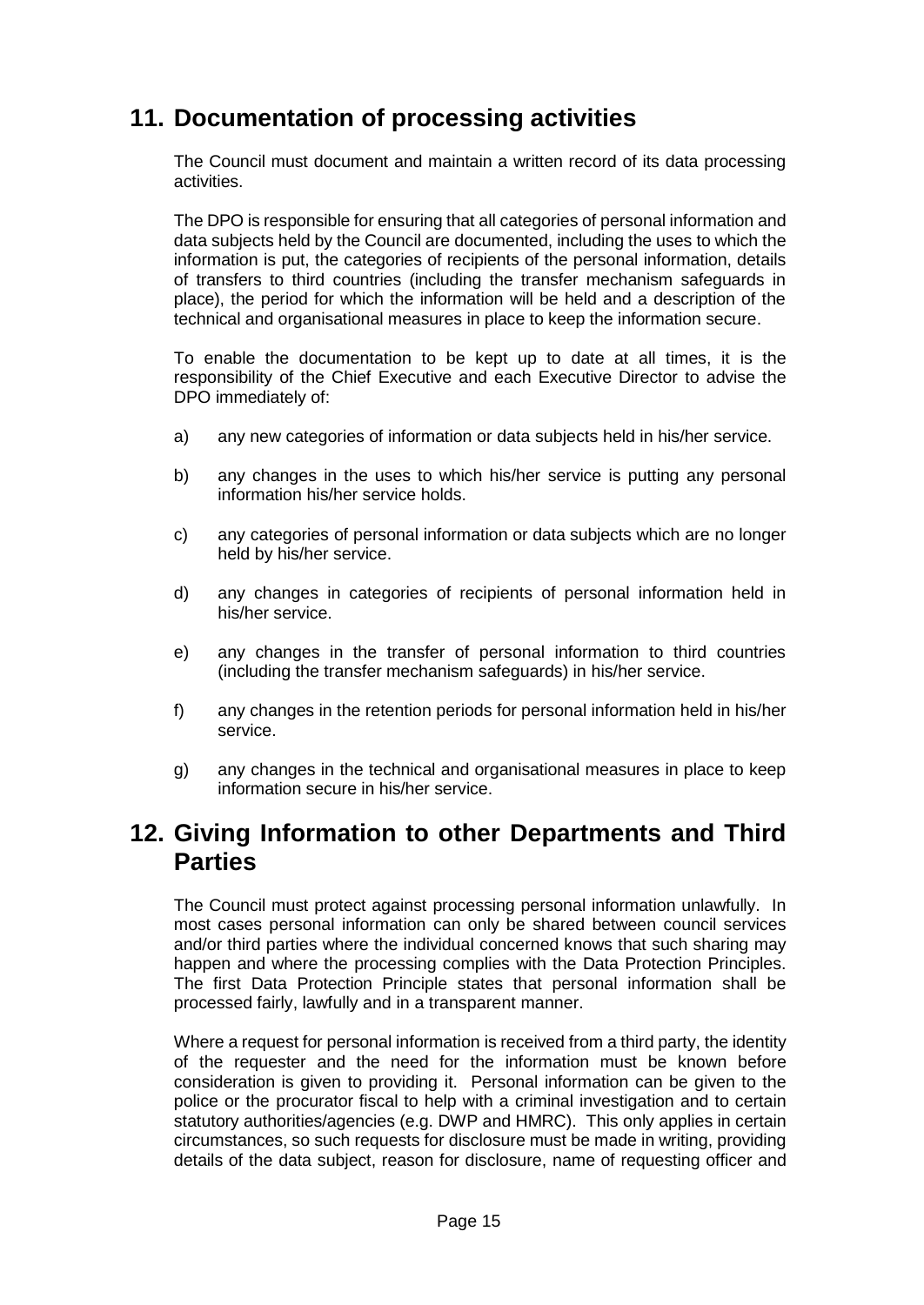certification by a senior officer. A record must be kept of all such disclosures by services and a report made available to the DPO immediately upon his request.

In all cases, if there are any concerns at all about an enquirer or their enquiry, information must not be given out and the enquiry should be referred to the DPO.

### **13. Data Sharing**

Generally the Council is not allowed to share personal data with third parties unless certain safeguards and contractual arrangements have been put in place.

Services and officers might be approached and asked if the Council will enter into a Data Sharing Agreement with another organisation. A Data Sharing Agreement addresses arrangements whereby one organisation shares personal data with another organisation.

The Council will only share personal data it holds with third parties if:

- (a) they have a need to know the information for the purposes of providing the contracted services;
- (b) sharing the personal data complies with the privacy notice provided to the data subject and, if required, the data subject's consent has been obtained;
- (c) the third party has agreed to comply with the required data security standards, policies and procedures and put adequate security measures in place;
- (d) the transfer complies with any applicable cross border transfer restrictions; and
- (e) a written contract that contains approved third party clauses has been obtained.

A statutory draft Data Sharing Code of Practice in respect of data sharing arrangements between organisations has been issued by the ICO under Section 121 of the Data Protection Act 2018 . The draft code can be found at [https://ico.org.uk/media/for-](https://ico.org.uk/media/for-organisations/documents/1068/data_sharing_code_of_practice.pdf)

[organisations/documents/1068/data\\_sharing\\_code\\_of\\_practice.pdf](https://ico.org.uk/media/for-organisations/documents/1068/data_sharing_code_of_practice.pdf) The draft code explains how the 2018 Act applies to the sharing of personal data. It provides practical advice to organisations that share personal data and covers systematic data sharing arrangements as well as *ad hoc* or one off requests to share personal data.

Data Sharing Agreements should be approved by the Business Manager for the Service concerned and the negotiation and adjustment of the necessary legal documentation should be referred to the DPO and the Head of Business for Legal and Democratic Solutions, who will hold the signed completed agreements. The DPO will hold a register of all Data Sharing Agreements entered into by the Council.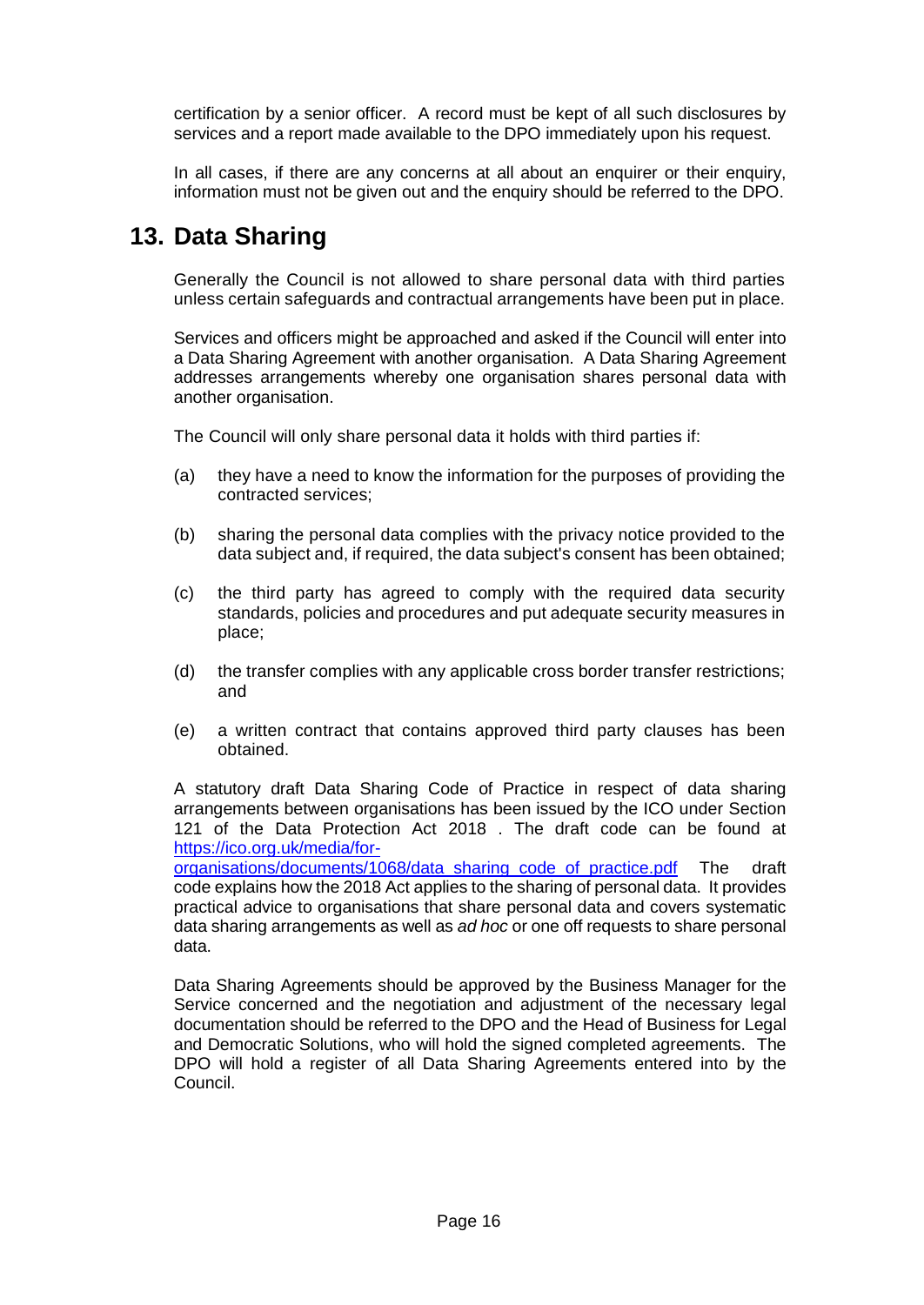### **14. Rights of Individuals**

The Council, elected members, employees, workers, suppliers and contractors must respect the rights of all individuals (data subjects), including employees and elected members. These include rights to:

- (a) receive certain information about the Council's processing activities;
- (b) request access to their personal data that we hold;
- (c) prevent our use of their personal data for direct marketing purposes;
- (d) ask us to erase personal data if it is no longer necessary in relation to the purposes for which it was collected or processed or to rectify inaccurate data or to complete incomplete data;
- (e) restrict processing in specific circumstances;
- (f) challenge processing which has been justified on the basis of our legitimate interests or in the public interest;
- (g) object to decisions based solely on automated processing, including profiling;
- (h) prevent processing that is likely to cause damage or distress to the data subject or anyone else;
- (i) where processing is based on consent, withdraw consent to processing at any time;
- (j) be notified of a personal data breach which is likely to result in high risk to their rights and freedoms;
- (k) make a complaint to the ICO; and
- (l) in limited circumstances, receive or ask for their personal data to be transferred to a third party in a structured, commonly used and machine readable format.

The identity of an individual requesting data under any of the rights listed above should be verified before disclosing any personal information.

### **15. Review and Revision**

This policy will be reviewed whenever guidance or the law is changed but at a minimum every 24 months. Policy review will be undertaken by the Data Governance Board under the guidance of the Senior Information Risk Owner.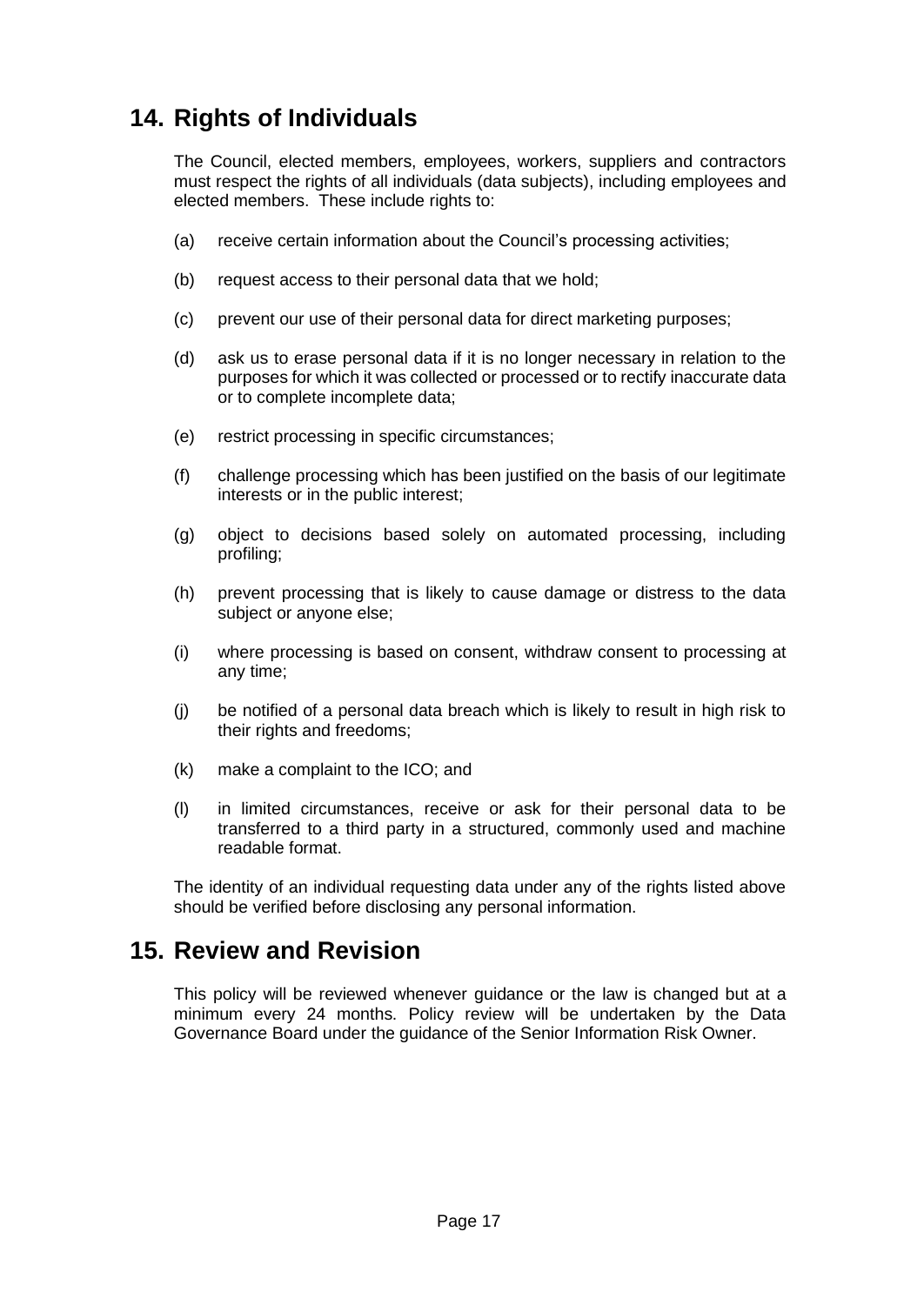## **Appendix A: Glossary of Terms**

| <b>Term</b>                          | <b>Description</b>                                                                                                                                                                                                                                                                                                                                                                                                                                                         |
|--------------------------------------|----------------------------------------------------------------------------------------------------------------------------------------------------------------------------------------------------------------------------------------------------------------------------------------------------------------------------------------------------------------------------------------------------------------------------------------------------------------------------|
| <b>The Act</b>                       | Data Protection Act 2018                                                                                                                                                                                                                                                                                                                                                                                                                                                   |
| <b>All Users</b>                     | All parties who have access to Council information including employees,<br>elected members and third party contractors and any other individuals or<br>organisations who access Council information.                                                                                                                                                                                                                                                                       |
| <b>Council</b><br><b>Information</b> | Council information includes data, records, paper and digital formats.                                                                                                                                                                                                                                                                                                                                                                                                     |
| <b>Controller</b>                    | The people or organisations who determine the purposes for which, and<br>the manner in which, any personal data is processed. They have a<br>responsibility to establish practices and policies in line with the Data<br>Protection Laws.<br>The Council is the controller of all personal data used in its business.                                                                                                                                                      |
| <b>Data Protection</b><br>Laws       | The UK GDPR and the Act                                                                                                                                                                                                                                                                                                                                                                                                                                                    |
| <b>DPO</b>                           | <b>Data Protection Officer</b>                                                                                                                                                                                                                                                                                                                                                                                                                                             |
| <b>DWP</b>                           | Department of Work and Pensions                                                                                                                                                                                                                                                                                                                                                                                                                                            |
| The UK GDPR                          | UK General Data Protection Regulation                                                                                                                                                                                                                                                                                                                                                                                                                                      |
| <b>HMRC</b>                          | Her Majesty's Revenue & Customs                                                                                                                                                                                                                                                                                                                                                                                                                                            |
| <b>ICO</b>                           | Office of the Information Commissioner                                                                                                                                                                                                                                                                                                                                                                                                                                     |
| <b>Personal Data</b>                 | Any information relating to an identified or identifiable natural person<br>('data subject'); an identifiable natural person is one who can be identified,<br>directly or indirectly, in particular by reference to an identifier such as a<br>name, an identification number, location data, an online identifier or to<br>one or more factors specific to the physical, physiological, genetic,<br>mental, economic, cultural or social identity of that natural person. |
| <b>Processing</b>                    | Any operation or set of operations which is performed on personal data or<br>on sets of personal data, whether or not by automated means, such as<br>collection, recording, organisation, structuring, storage, adaptation or<br>alteration, retrieval, consultation, use, disclosure by transmission,<br>dissemination or otherwise making available, alignment or combination,<br>restriction, erasure or destruction.                                                   |
| <b>Processor</b>                     | Any person who processes personal data on behalf of a controller such<br>as the Council. Council employees are excluded from this definition but<br>it could include suppliers which handle personal data on behalf of the<br>Council, for example where the Council outsources IT, payroll, paper<br>waste disposal & mail shot / marketing services.                                                                                                                     |
| <b>SIRO</b>                          | Senior Information Risk Owner.                                                                                                                                                                                                                                                                                                                                                                                                                                             |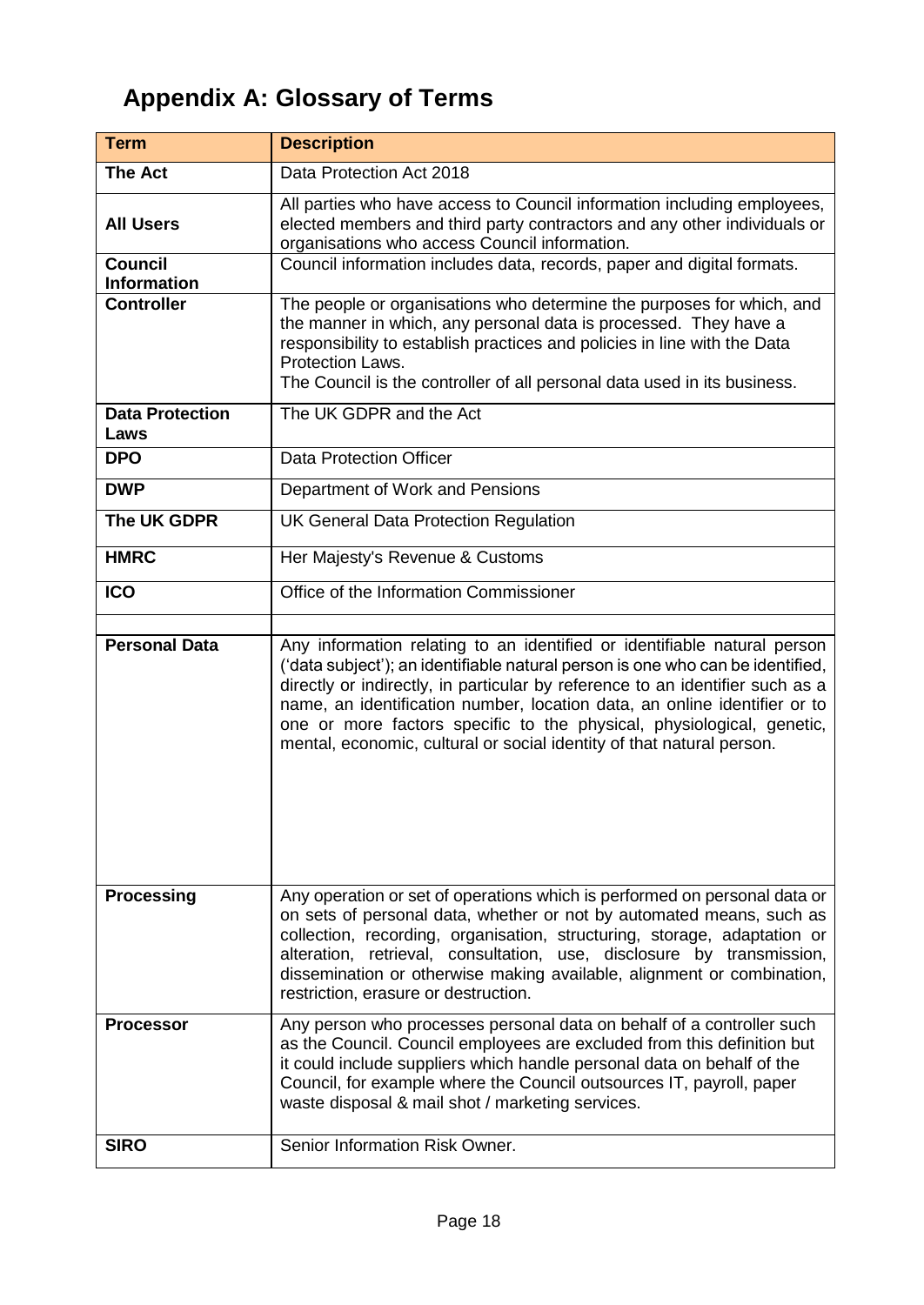### **North Lanarkshire Council Data Protection Impact Assessment Guidance**

#### **Introduction**

#### **What is a Data Protection Impact Assessment (DPIA)?**

A DPIA is a process to help you to identify and minimise the data protection risks associated with a project. A DPIA is a method of analysing the processing of personal data<sup>1</sup> which will arise as part of the project in question. They help to ensure compliance with the requirements of data protection law and have a particular focus on the risks which any proposed processing of personal data may present to any affected individuals.

To assess the level of risk, consideration should be given to the likelihood and severity of any impact on individuals. This will clearly vary depending on the nature and extent of the processing connected with the project or initiative. A DPIA should include a clear description of potential risks and explanation of steps proposed to address or mitigate any such risks.

A DPIA serves to ensure compliance with the principles of General Data Protection Regulation EU 2016/697 ("the UK GDPR") and the Data Protection Act 2018 ("DPA). The principles of the legislation are as follows, and proper completion of any DPIA should ensure that these principles are adequately addressed:

#### - **Principle (a) Lawfulness, fairness and transparency**

The DPIA should confirm the appropriate lawful basis for any proposed processing. The effect of proposed processing on individuals must be considered and the individuals have a clear understanding of how we will collect and use their data.

#### - **Principle (b) Purpose limitation**

Personal data should only be used for the purpose or purposes for which it was collected. The data can only be used for a new purpose if that is compatible with the original purpose, we obtain the consent of the data subject, or there is a clear basis in law for this additional processing.

#### - **Principle (c) Data minimisation**

Only data which is necessary for the purposes of the proposed project should be collected or used.

#### - **Principle (d) Accuracy**

Personal data collected or otherwise processed should be accurate. Any challenges to the accuracy of personal data collected or processed as part of the project should be assessed.

#### - **Principle (e) Storage Limitation**

Personal data should not be kept for longer than is necessary. Consideration should be given as part of the DPIA to how long personal data will require to be held for the purposes of the project and describe proposals for secure disposal of personal data which is no longer required. This should make reference, where appropriate, to the Council's retention schedule.

#### - **Principle (f) Integrity and confidentiality**

 $<sup>1</sup>$  personal data is information relating to living individuals who can be identified or who are identifiable directly from the</sup> information in question, or who can be indirectly identified from that information in combination with other information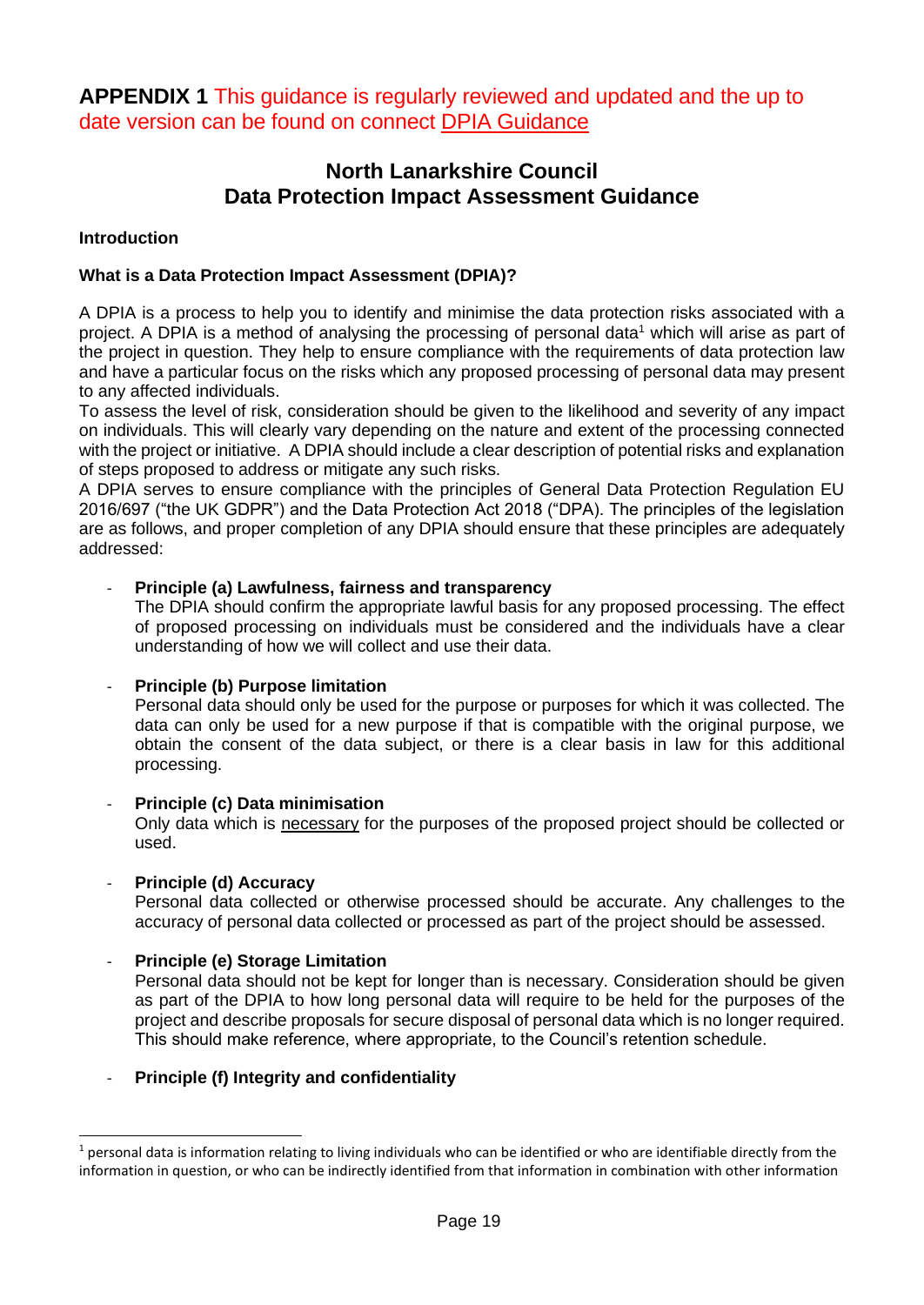You must ensure that the proposal incorporates appropriate security measures to protect the personal data collected or processed as part of the project.

#### - **Accountability**

Proper completion of a DPIA will address the accountability principle under the UK GDPR in that it will document that the other six principles described above have been appropriately considered.

#### **When is a DPIA required?**

A DPIA is required in advance of any type of processing of personal data that is likely to result in a "high risk" to individuals. The purpose of the DPIA is to screen for potential factors which may present such a risk.

Under the UK GDPR, a DPIA must be done for projects which:

- Use systematic and extensive profiling with significant consequences for individuals;
- Process special category or criminal offence data on a large scale (special category data includes data relating to race, ethnic origin, politics, religion, trade union membership, genetics, bio-metrics (for ID purposes), health, sex life or sexual orientation);
- Systematically monitor publicly accessible places on a large scale.

#### **What does "high risk" mean?**

The following types of activities are likely to indicate "high risk" processing:

- Evaluation or scoring exercises of individuals including profiling;
- Automated decision making with legal or similar significant effect;
- Systematic monitoring (as above)
- Processing of sensitive/special category data or data of a highly personal nature;
- Large scale data processing;
- Matching or combining of data sets;
- Data concerning vulnerable data subjects;
- Innovative use or application of new technological or organisational solutions;
- Where processing itself prevents the data subject from exercising a right, or using a service or a contract.

The Information Commissioner's Officer (ICO), who regulates data protection law, also requires a DPIA to be completed where the project involves:

- Profiling or use of special category data to decide on access to services;
- Profiling of individuals on a large scale;
- Processing of bio-metric data e.g. fingerprints;
- Processing of genetic data;
- Collection of personal data from a source other than the data subject without providing them with a privacy notice (invisible processing);
- Tracking of individuals' location or behaviour;
- Profiling of children or targeting them for marketing or online services;
- Processing of data that might endanger the individual's physical health or safety in the event of a security breach.

Even where there is no particular indication of likely "high risk", it is good practice to do a DPIA for any major new project involving the use of personal data.

#### **Identifying and assessing risks**

Carrying out a DPIA should be viewed as a tool to manage the risks that processing poses to the rights of individuals. To identify and assess risk you need to think about what impact this processing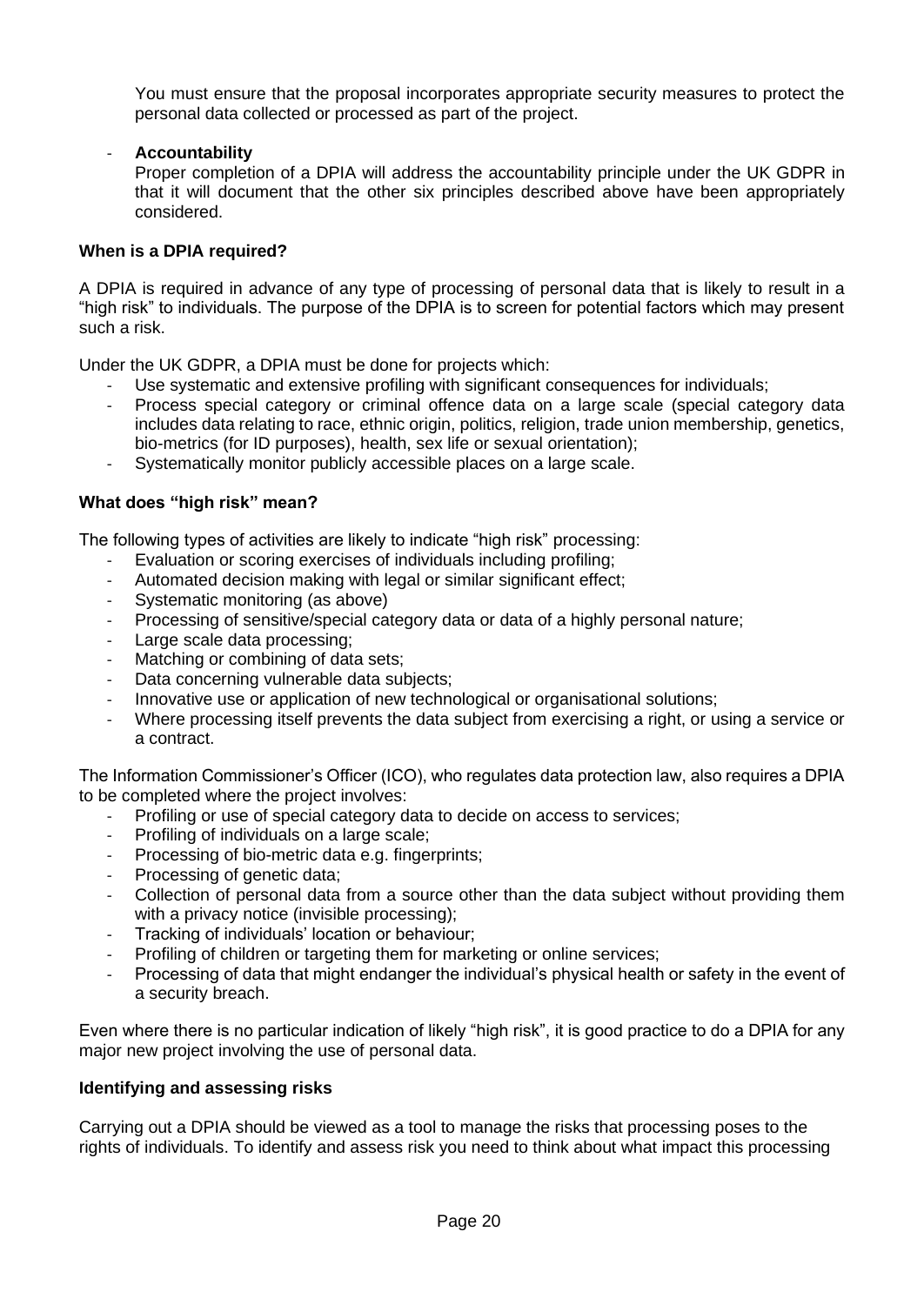could have on individuals and whether it could cause financial, emotional, or physical harm. Potential harm could include:-

- Identity theft or fraud
- Financial loss

|                                                                                                                                                                                                                                                                                                                                                                                                                                                                                                                                                                                                                                                                                                                                                                                                               | <b>5 Almost Certain</b> | $5\phantom{1}$          | 10             | 15         | 20                      | 25                            |  |  |  |  |  |
|---------------------------------------------------------------------------------------------------------------------------------------------------------------------------------------------------------------------------------------------------------------------------------------------------------------------------------------------------------------------------------------------------------------------------------------------------------------------------------------------------------------------------------------------------------------------------------------------------------------------------------------------------------------------------------------------------------------------------------------------------------------------------------------------------------------|-------------------------|-------------------------|----------------|------------|-------------------------|-------------------------------|--|--|--|--|--|
|                                                                                                                                                                                                                                                                                                                                                                                                                                                                                                                                                                                                                                                                                                                                                                                                               | 4 Likely                | $\overline{\mathbf{4}}$ | 8              | 12         | 16                      | 20                            |  |  |  |  |  |
|                                                                                                                                                                                                                                                                                                                                                                                                                                                                                                                                                                                                                                                                                                                                                                                                               | 3 Possible              | 3                       | $6\phantom{1}$ | 9          | 12                      | 15                            |  |  |  |  |  |
| Likelihood                                                                                                                                                                                                                                                                                                                                                                                                                                                                                                                                                                                                                                                                                                                                                                                                    | 2 Unlikely              | $\overline{2}$          | $\overline{4}$ | 6          | 8                       | 10                            |  |  |  |  |  |
|                                                                                                                                                                                                                                                                                                                                                                                                                                                                                                                                                                                                                                                                                                                                                                                                               | 1 Rare                  | 1                       | $\overline{2}$ | 3          | $\overline{\mathbf{4}}$ | $5\phantom{1}$                |  |  |  |  |  |
|                                                                                                                                                                                                                                                                                                                                                                                                                                                                                                                                                                                                                                                                                                                                                                                                               |                         | 1<br>Insignificant      | 2 Minor        | 3 Moderate | 4 Major                 | 5<br><b>Catastrophic</b>      |  |  |  |  |  |
|                                                                                                                                                                                                                                                                                                                                                                                                                                                                                                                                                                                                                                                                                                                                                                                                               |                         |                         | <b>Impact</b>  |            |                         |                               |  |  |  |  |  |
| Limitations to an individual's rights (not just their privacy rights)<br>Reputational damage.<br>Once the risks have been identified, you should assess each one including sources of risk and the<br>potential impact of each type of breach (e.g. loss of data, unauthorised access). You will need to<br>objectively consider the likelihood and severity of the possible harm. Using a risk matrix like the one<br>below may prove useful:<br><b>Mitigating Risks</b><br>Once the risks associated with the processing have been identified and assessed, consideration<br>should be given to how each of those risks can be mitigated. Examples of steps that could be taken<br>include:-                                                                                                                |                         |                         |                |            |                         |                               |  |  |  |  |  |
| Deciding not to collect certain types of data;<br>Reducing the scope of the processing;<br>Reducing retention periods;<br>Taking additional technological security measures;<br>Training staff to ensure risks are anticipated and managed;<br>Anonymising or pseudonymising data where possible;<br>Putting data sharing agreements in place;<br>Using a different technology;<br>Ensuring internal guidance and processes are in place to avoid risk;<br>Putting privacy notices in place/changing existing privacy notices;<br>Offering individuals the opportunity to opt out (where appropriate);<br>Implementing new systems to help individuals to exercise their rights.<br>$\overline{\phantom{a}}$<br>The mitigating measures for each risk should be recorded as well as whether each measure will |                         |                         |                |            |                         |                               |  |  |  |  |  |
|                                                                                                                                                                                                                                                                                                                                                                                                                                                                                                                                                                                                                                                                                                                                                                                                               |                         |                         |                |            |                         | reduce or eliminate the risk. |  |  |  |  |  |

- Loss of confidentiality
- Discrimination
- Lost control of data
- Limitations to an individual's rights (not just their privacy rights)
- Reputational damage.

#### **Mitigating Risks**

- Deciding not to collect certain types of data;<br>- Reducing the scope of the processing:
- Reducing the scope of the processing;
- Reducing retention periods;
- Taking additional technological security measures;
- Training staff to ensure risks are anticipated and managed;
- Anonymising or pseudonymising data where possible;
- Putting data sharing agreements in place;
- Using a different technology;
- Ensuring internal guidance and processes are in place to avoid risk;
- Putting privacy notices in place/changing existing privacy notices;
- Offering individuals the opportunity to opt out (where appropriate);
- Implementing new systems to help individuals to exercise their rights.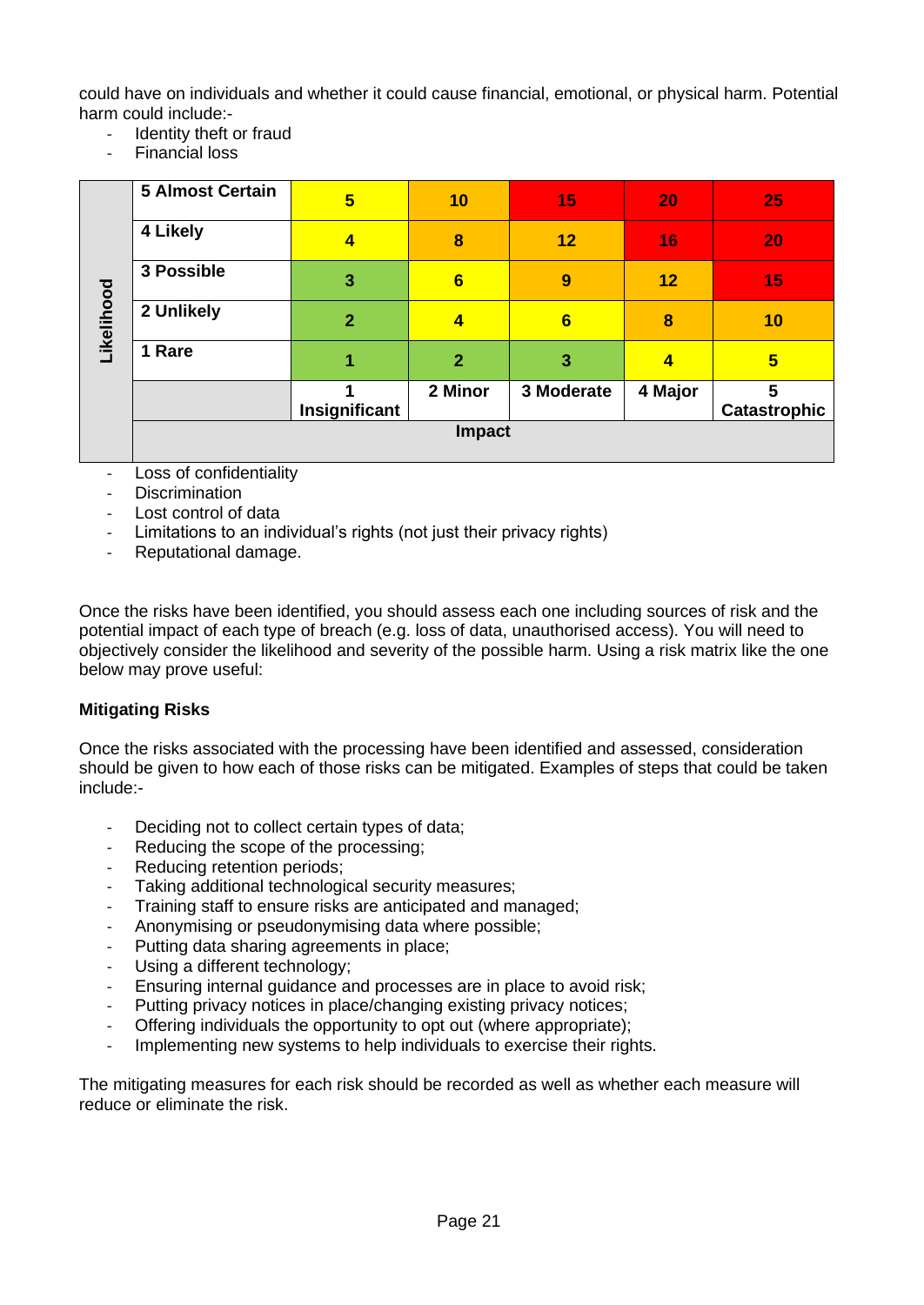#### **The role of the DPO**

It is a requirement that the DPO is consulted regarding all DPIAs. The DPO will provide advice on whether the processing is compliant and review/advise on any mitigating measures that may be required.

If the advice of the DPO is not followed, the reasons for this should be recorded.

DPIAs should be submitted, prior to sign off, to the Data Protection Team at [DataProtection@northlan.gov.uk.](mailto:DataProtection@northlan.gov.uk)

#### **Once the DPIA is complete**

The outcomes of the DPIA should be integrated into project plans. You should identify any action points and who is responsible for implementing them. You can use the usual project-management process to ensure these are followed through.

The ongoing performance of the DPIA should be monitored. You may need to cycle through the process again before your plans are finalised.

If it is decided to accept a high risk, either because it is not possible to mitigate or because the costs of mitigation are too high, the ICO must be consulted before the processing begins. Advice should be sought from the Data Protection Team in these circumstances.

The DPIA should be kept under review. It may need to be repeated it if there is a substantial change to the nature, scope, context or purposes of the processing.

#### **The DPIA Screening template and DPIA template**

The DPIA screening template and DPIA template contained within Appendices 1 and 2 of this guidance are designed to assist you in (a) deciding if a DPIA is required (or appropriate) and (b) carrying out a DPIA. The screening template should be completed in full as a first step to assess whether a full DPIA is required. At the end of the screening process you should document your decision as to whether a full DPIA is required and record clearly why you have made the decision. If the decision is that a DPIA is not required, you should retain the completed screening template as a record of that decision.

Supplementary guidance on how to fully answer the questions is provided within the templates.

Any further advice required can be sought from the Data Protection Team at [DataProtection@northlan.gov.uk.](mailto:DataProtection@northlan.gov.uk)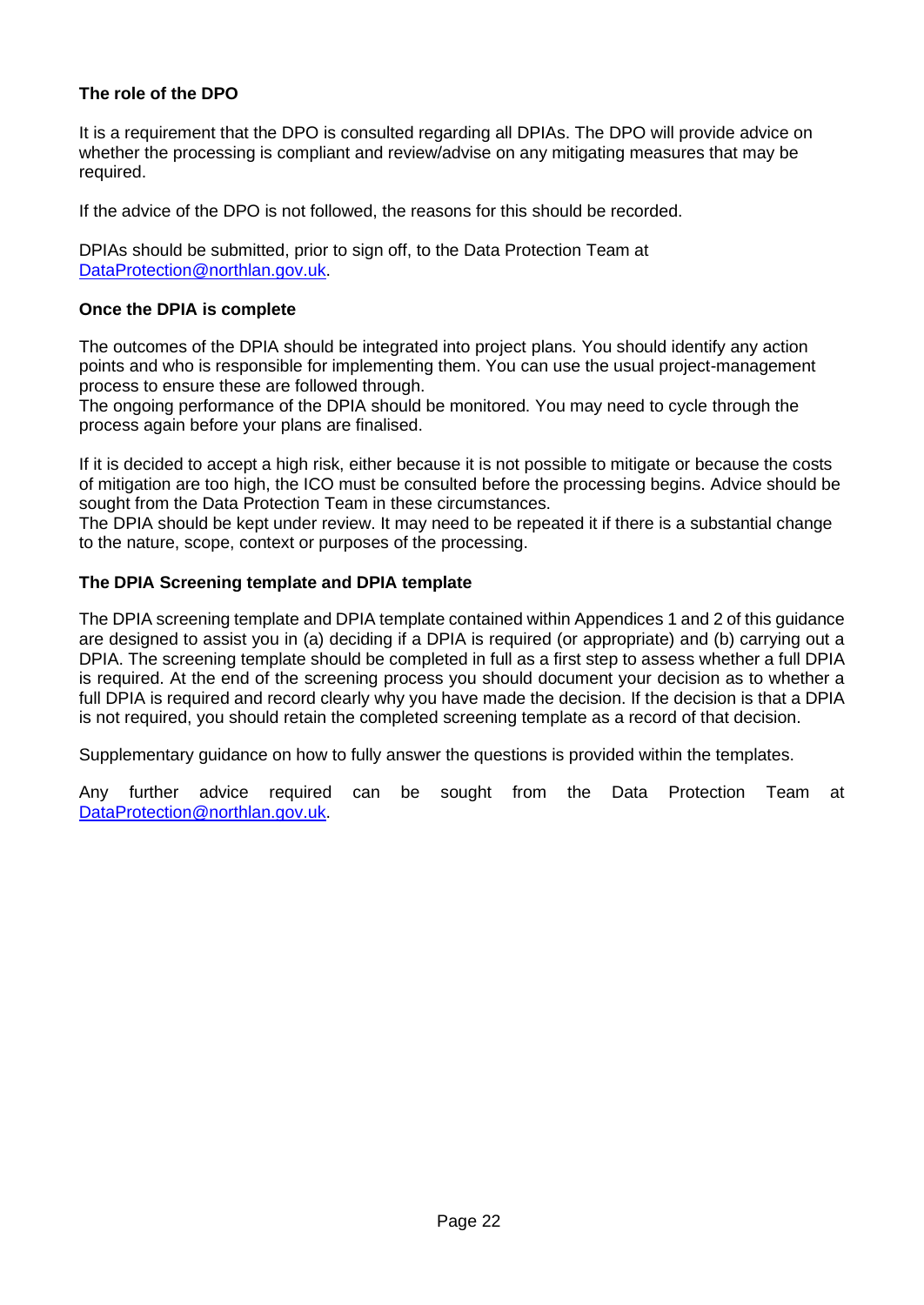### **This template is regularly reviewed and updated and the up to date version can be found on connect [DPIA Template](http://connect/CHttpHandler.ashx?id=46082&p=0) Data Protection Impact Assessment (DPIA)**

### **Screening Template**

You should complete this screening template at the outset of any new project, or if you are reviewing any existing arrangements where there is not an up-to-date DPIA in place. The purpose of completing this initial screening template is to help you identity whether or not you need to carry out a DPIA. You should refer to the DPIA Guidance document when completing this form.

If you need any parts of this form or the guidance clarified or explained further, please get in touch with the Data Protection Team at DataProtection@northlan.gov.uk

|                                                     |              | <b>Contact details</b> |   |
|-----------------------------------------------------|--------------|------------------------|---|
| Name of person completing this DPIA                 |              |                        |   |
| Name of team (if appropriate)                       |              |                        |   |
| <b>Division</b>                                     |              |                        |   |
| Service                                             |              |                        |   |
| Contact details                                     | $\mathbf{F}$ |                        | @ |
| Name of Senior Responsible Owner<br>(if applicable) |              |                        |   |
| Contact details                                     | $\mathbf{F}$ |                        | @ |

| <b>External partners - please provide details where project or activity is being developed jointly with</b> |                         |  |  |
|-------------------------------------------------------------------------------------------------------------|-------------------------|--|--|
|                                                                                                             | another organisation(s) |  |  |
| Name of organisation                                                                                        |                         |  |  |

**Screening Questions**

1. Briefly describe what your project/activity aims to achieve and its scope. You may find it helpful to refer to other documents such as a project proposal, Project Initiation Document (PID) or Business Case. Please provide a hyperlink to these documents where applicable.

As part of consideration of the likelihood of processing of personal data presenting a "high risk" it is important to describe the scale of the project and, so far as possible, the extent of data subjects likely to be affected by the processing in question. If the project is particularly technical in nature, please try to describe the project in non-technical terms so far as possible.

2. Does your project/activity collect or use personal data and how will it be used?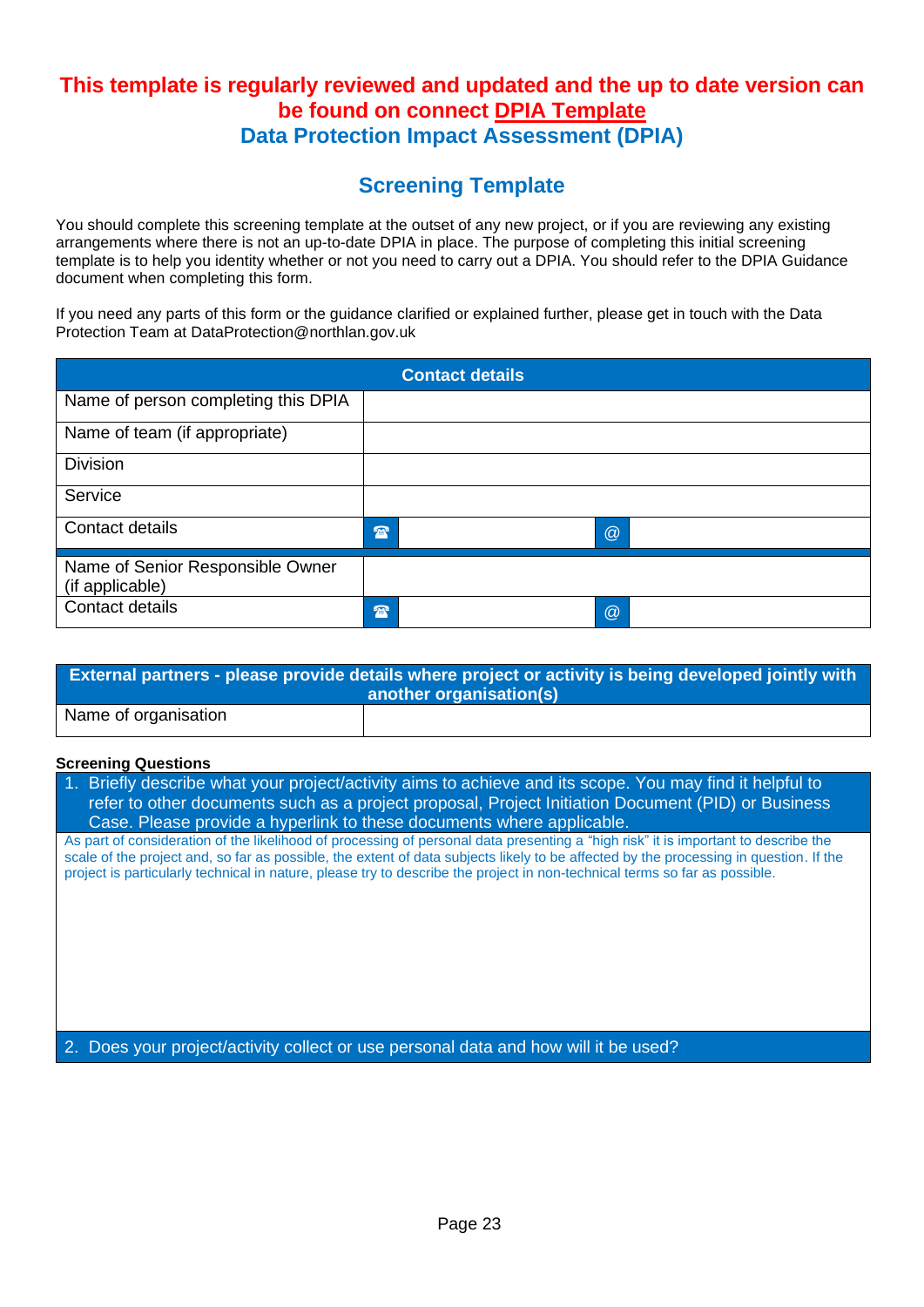| Yes<br><b>No</b> | If yes, list the personal data (e.g. e-mail address, phone number, National Insurance number). Describe why the<br>personal data is needed and how you will use it. (e.g. Individuals will be contacted to participate in a survey)<br>If no, then there is no need to complete a DPIA. You should keep this document as a record of the basis of your<br>decision not to proceed with a DPIA.<br>You should remember that personal data is information which either on its own, or in combination with other<br>information, identifies a living individual. Therefore, if your project involves sharing information with another party,<br>your decision as to whether the data constitutes personal data should take account of information that the other |
|------------------|---------------------------------------------------------------------------------------------------------------------------------------------------------------------------------------------------------------------------------------------------------------------------------------------------------------------------------------------------------------------------------------------------------------------------------------------------------------------------------------------------------------------------------------------------------------------------------------------------------------------------------------------------------------------------------------------------------------------------------------------------------------|
|                  | party may already hold.                                                                                                                                                                                                                                                                                                                                                                                                                                                                                                                                                                                                                                                                                                                                       |
|                  | 3. Do you intend to collect sensitive data or personal data from people in vulnerable positions (e.g.<br>children, elderly people, carers, ex-offenders)? Do you need to collect information about criminal                                                                                                                                                                                                                                                                                                                                                                                                                                                                                                                                                   |
|                  | convictions, or alleged criminal acts?                                                                                                                                                                                                                                                                                                                                                                                                                                                                                                                                                                                                                                                                                                                        |
| Yes              | If yes, identify and describe the data, and/or, describe why the individuals are in a vulnerable position.                                                                                                                                                                                                                                                                                                                                                                                                                                                                                                                                                                                                                                                    |
| <b>No</b>        | Sensitive data would include special category data and also highly personal information or information which could<br>potentially compromise the privacy, safety or security of the individual e.g. financial or bank account information,<br>National Insurance number or other personal identifiers.                                                                                                                                                                                                                                                                                                                                                                                                                                                        |
|                  | Whether or not a person is in a vulnerable position (for the purposes of this process) centres round their ability to<br>freely consent or object to the processing of their personal data, or to understand the implications. This will include<br>children (those under 13 years of age), people with disabilities that affect their capacity and some elderly people but<br>it is not necessarily restricted to these groups.                                                                                                                                                                                                                                                                                                                              |
|                  | 4. Will your project/activity require you to get in direct contact with individuals in a way that could be seen<br>as intrusive or 'cold'? (e.g. if people are not expecting to receive your call or e-mail, they may perceive<br>it to be a 'cold' call.) What is the lawful basis for using this personal data?                                                                                                                                                                                                                                                                                                                                                                                                                                             |
| Yes<br>No        | If yes, describe how you intend to get in touch with individuals.<br>The requirement to process personal data fairly, transparently and for specified, limited purposes means that you<br>should not be using an individual's personal data in a way that they would not expect. If a project would involve<br>direct contact with individuals, you should consider whether this is covered by any existing privacy notice or whether<br>you will need to provide them with this privacy information when you contact them.                                                                                                                                                                                                                                   |
|                  |                                                                                                                                                                                                                                                                                                                                                                                                                                                                                                                                                                                                                                                                                                                                                               |
|                  | 5. Do you have an existing relationship with the individuals from whom you are collecting data? (e.g.<br>people who receive home support services, business community representatives)                                                                                                                                                                                                                                                                                                                                                                                                                                                                                                                                                                        |
| Yes              |                                                                                                                                                                                                                                                                                                                                                                                                                                                                                                                                                                                                                                                                                                                                                               |
| No               |                                                                                                                                                                                                                                                                                                                                                                                                                                                                                                                                                                                                                                                                                                                                                               |
|                  | 6. Summarise why you identified the potential need for a DPIA                                                                                                                                                                                                                                                                                                                                                                                                                                                                                                                                                                                                                                                                                                 |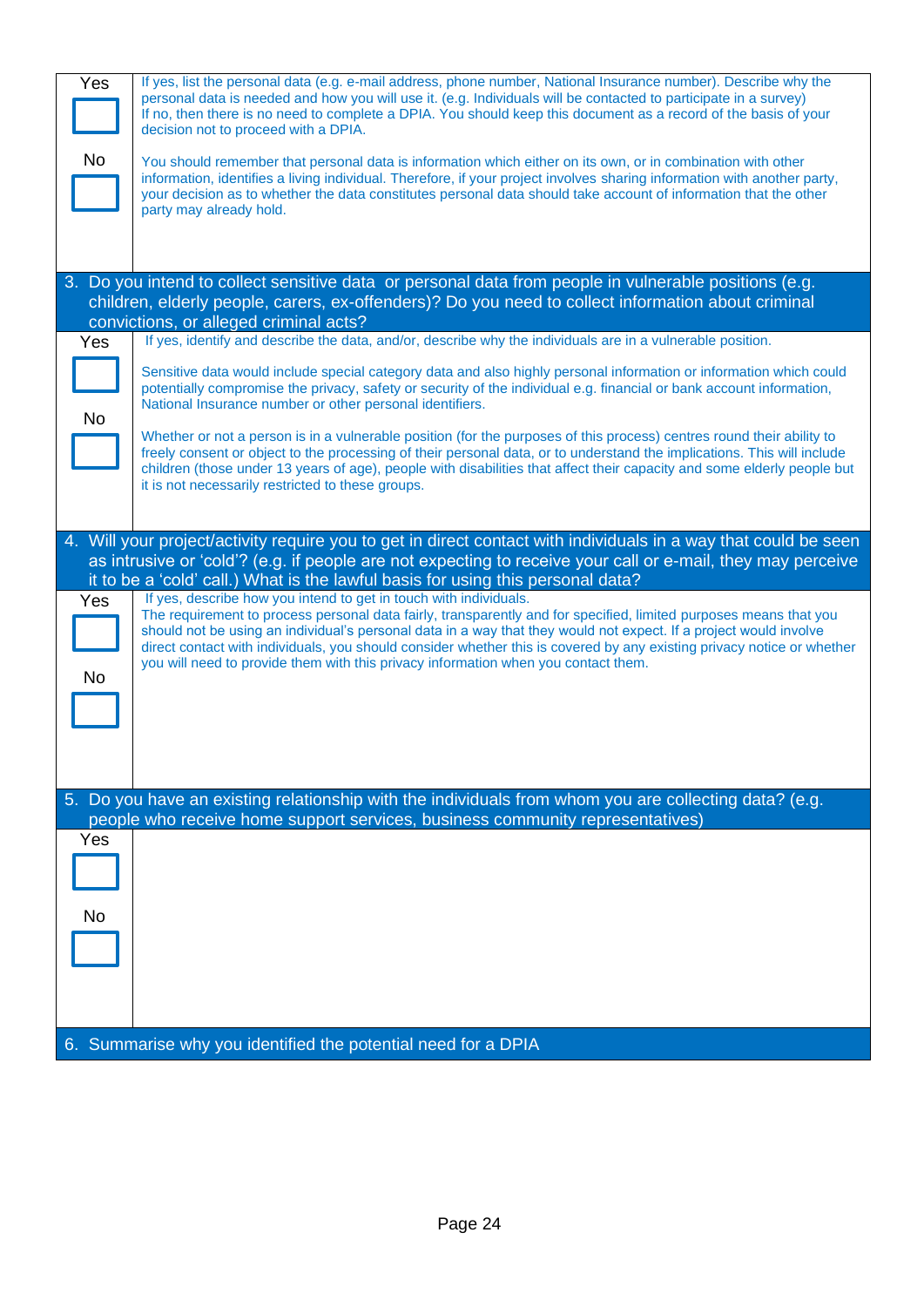| Please refer to the DPIA guidance document for guidance on when a DPIA is required. |  |  |
|-------------------------------------------------------------------------------------|--|--|
|                                                                                     |  |  |

#### Next Steps

Once you have completed the form you should consider whether or not you require to proceed to carry out a DPIA. Guidance on when you are required by law to carry out a DPIA, or when it is good practice to carry one out, is provided in the DPIA guidance. If you decide that your project does not require a DPIA you should retain this document as a record of that decision. If you decide that a DPIA is required you should proceed to complete the sections below. If you require advice on whether or not a DPIA is required you should contact the Data Protection Team at [DataProtection@northlan.gov.uk](mailto:DataProtection@northlan.gov.uk)

#### **Decision:**

**Proceed with DPIA Do not proceed with DPIA**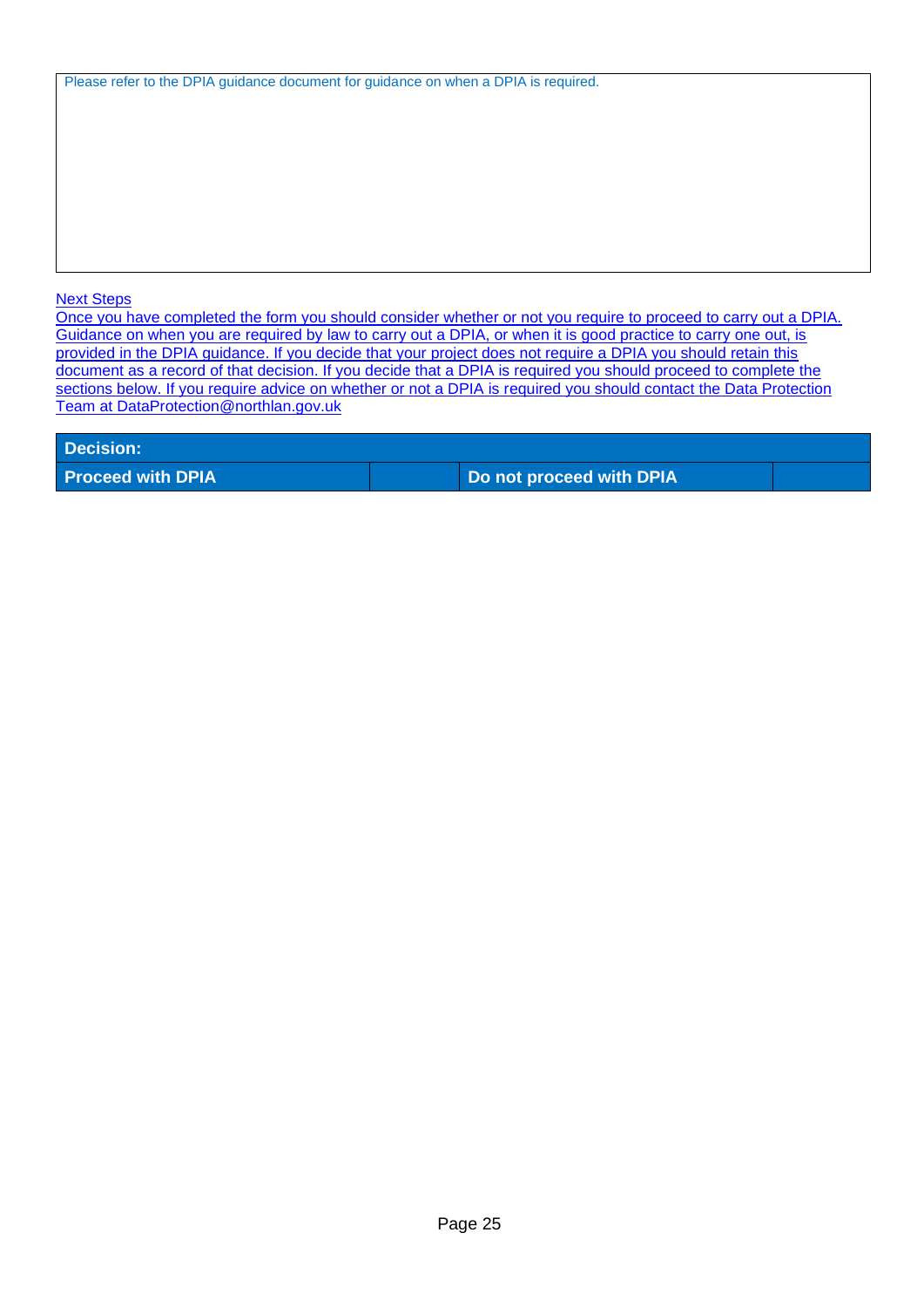Reasons for decision: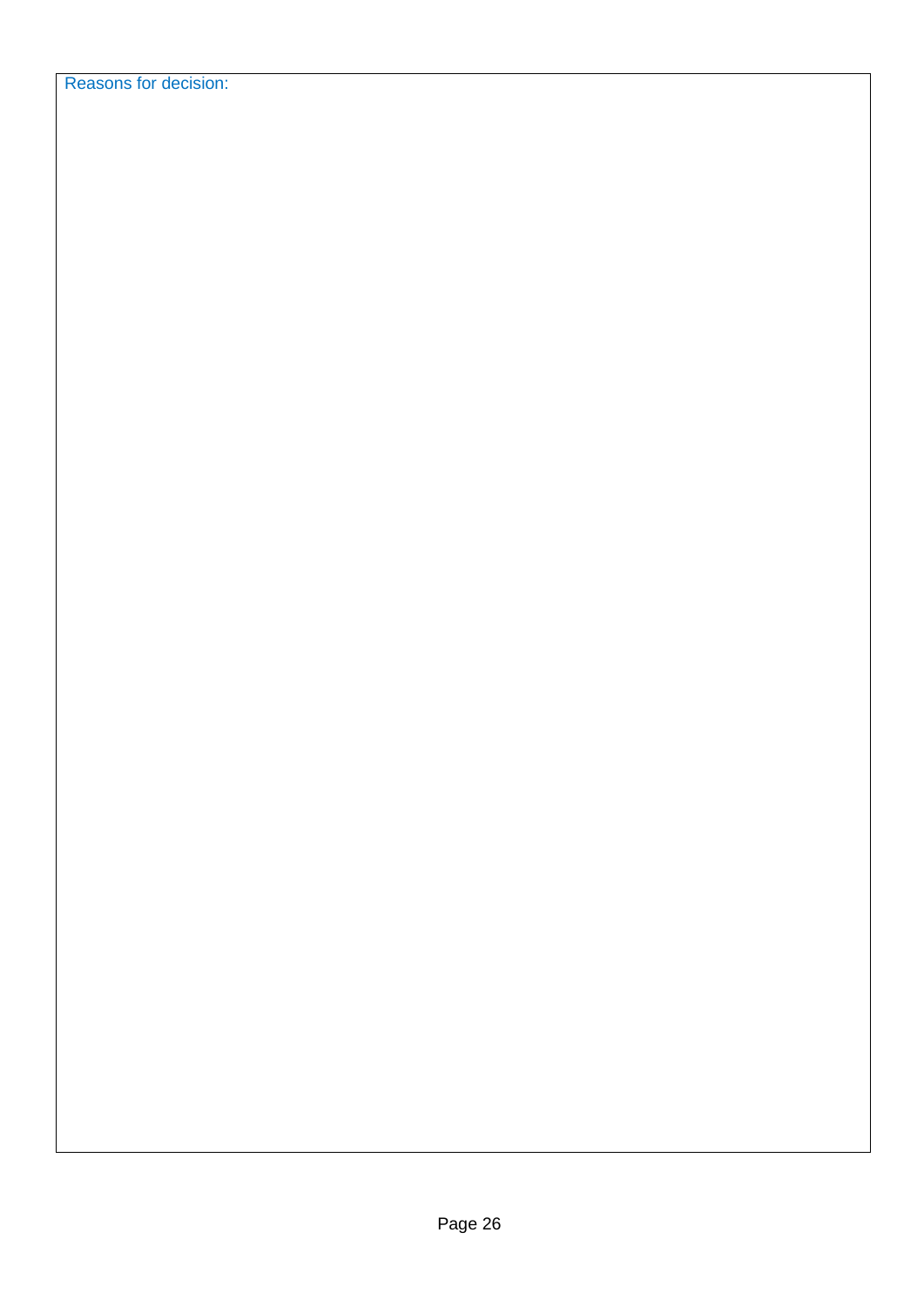### **Data Protection Impact Assessment (DPIA)**

Where you have completed the screening template and decided to proceed with a full DPIA you should complete the remaining questions on this form.

If you need any the following questions clarified or explained further, please get in touch with the Data Protection Team for guidance at DataProtection@northlan.gov.uk

Please also refer to the separate DPIA Guidance document for further information. Supplementary guidance on how to answer particular questions is provided below, where appropriate.

| 7. Will you be using personal data in a 'new' way for this project/activity                                                                                                               |
|-------------------------------------------------------------------------------------------------------------------------------------------------------------------------------------------|
|                                                                                                                                                                                           |
|                                                                                                                                                                                           |
|                                                                                                                                                                                           |
|                                                                                                                                                                                           |
|                                                                                                                                                                                           |
|                                                                                                                                                                                           |
| 8. What is the ultimate benefit of your project/activity? What are the benefits of processing the data - for<br>the council and more broadly? What is the intended effect on individuals? |
|                                                                                                                                                                                           |
|                                                                                                                                                                                           |
|                                                                                                                                                                                           |
|                                                                                                                                                                                           |
|                                                                                                                                                                                           |
|                                                                                                                                                                                           |
| 9. Where are you getting the personal data from? Describe the source of the data and how you will                                                                                         |
| collect it. How many individuals are affected and what geographical area does the data cover?                                                                                             |
|                                                                                                                                                                                           |
|                                                                                                                                                                                           |
|                                                                                                                                                                                           |
|                                                                                                                                                                                           |
|                                                                                                                                                                                           |
|                                                                                                                                                                                           |
| 10. What is the nature of the data and does it include special category or criminal offence data?                                                                                         |
| Refer to guidance for definitions of special category and criminal offence data.                                                                                                          |
|                                                                                                                                                                                           |
|                                                                                                                                                                                           |
|                                                                                                                                                                                           |
|                                                                                                                                                                                           |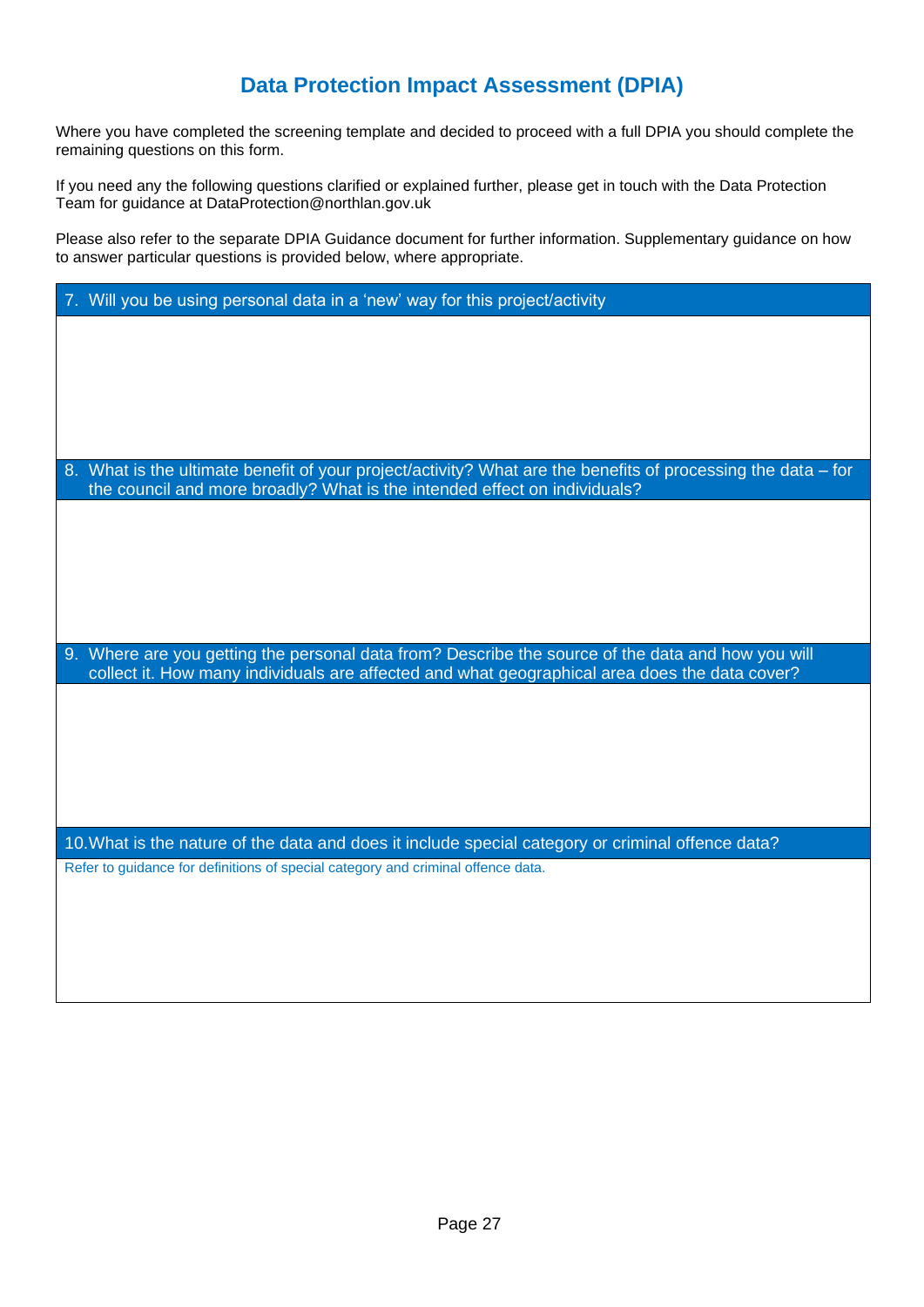| 11. Describe the nature of the processing. How much data will you be using and how will you use it? How                                                                                                                                                            |
|--------------------------------------------------------------------------------------------------------------------------------------------------------------------------------------------------------------------------------------------------------------------|
| often will you use the data and for how long will it be kept?<br>Describing the nature of the processing will involve consideration of a number of questions:-                                                                                                     |
| How will the personal data be collected, stored and used?                                                                                                                                                                                                          |
| Who will have access to it and who will it be shared with?                                                                                                                                                                                                         |
| Will a data processor be used?<br>How long will the personal data be kept?                                                                                                                                                                                         |
|                                                                                                                                                                                                                                                                    |
| In terms of how long data will be kept, you should refer to the Council's retention schedule. If the project involves collecting new                                                                                                                               |
| information not previously held by the Council you should consider whether there are any legal restrictions on how long to keep<br>the information for, and if not, you should think about the business need to keep the information. You should not keep personal |
| information indefinitely - in fact you should keep it for no longer than is necessary for the purpose for which you've collected it.                                                                                                                               |
|                                                                                                                                                                                                                                                                    |
|                                                                                                                                                                                                                                                                    |
|                                                                                                                                                                                                                                                                    |
| 12. How will you ensure that personal data is kept secure at every stage of the project/activity and how                                                                                                                                                           |
| will the data be deleted?<br>You should consult IT for guidance on appropriate information security measures for your project.                                                                                                                                     |
|                                                                                                                                                                                                                                                                    |
|                                                                                                                                                                                                                                                                    |
|                                                                                                                                                                                                                                                                    |
|                                                                                                                                                                                                                                                                    |
|                                                                                                                                                                                                                                                                    |
|                                                                                                                                                                                                                                                                    |
| 13. How will you ensure data quality and data minimisation and what measures will you take to ensure                                                                                                                                                               |
| that processors comply?                                                                                                                                                                                                                                            |
| Data quality refers to the accuracy of personal data. Data minimisation involves ensuring that only the minimum personal data                                                                                                                                      |
| necessary for the project will be processed.                                                                                                                                                                                                                       |
| The most likely measure to ensure processors comply, would be by entering into a data processor agreement containing                                                                                                                                               |
| appropriate terms. The Data Protection Team will be able to assist with the drafting of these agreements.                                                                                                                                                          |
|                                                                                                                                                                                                                                                                    |
|                                                                                                                                                                                                                                                                    |
|                                                                                                                                                                                                                                                                    |
| 14. Are there any prior concerns or uncertainties around this type of processing? Is the processing novel                                                                                                                                                          |
| in any way or are there any identified security flaws? Does the proposed method of processing                                                                                                                                                                      |
| present any identified risks which do not currently exist in any existing method of processing? Are                                                                                                                                                                |
| there any issue of public concern that you should factor in? What is the current state of technology in                                                                                                                                                            |
| this area? Are we signed up to any approved conduct or certification scheme that relates to this type                                                                                                                                                              |
| of processing?                                                                                                                                                                                                                                                     |
| Technical advice should be sought from IT as required.                                                                                                                                                                                                             |
|                                                                                                                                                                                                                                                                    |
|                                                                                                                                                                                                                                                                    |
|                                                                                                                                                                                                                                                                    |
|                                                                                                                                                                                                                                                                    |
|                                                                                                                                                                                                                                                                    |
|                                                                                                                                                                                                                                                                    |
| 15. What is the nature of the council's relationship with the individuals? What information will you give to                                                                                                                                                       |
| individuals and how will you support their rights? How much control do they have and would they<br>expect us to use their data in this way?                                                                                                                        |
| Any processing of personal data must be carried out fairly - meaning it is not unduly detrimental, unexpected or misleading. It                                                                                                                                    |
| also must be carried out in a clear and transparent manner. You should consider how you plan to tell individuals about this                                                                                                                                        |
| processing - this can likely be achieved via an appropriate privacy notice, though further methods of communication may be                                                                                                                                         |
| required.                                                                                                                                                                                                                                                          |
|                                                                                                                                                                                                                                                                    |
|                                                                                                                                                                                                                                                                    |
|                                                                                                                                                                                                                                                                    |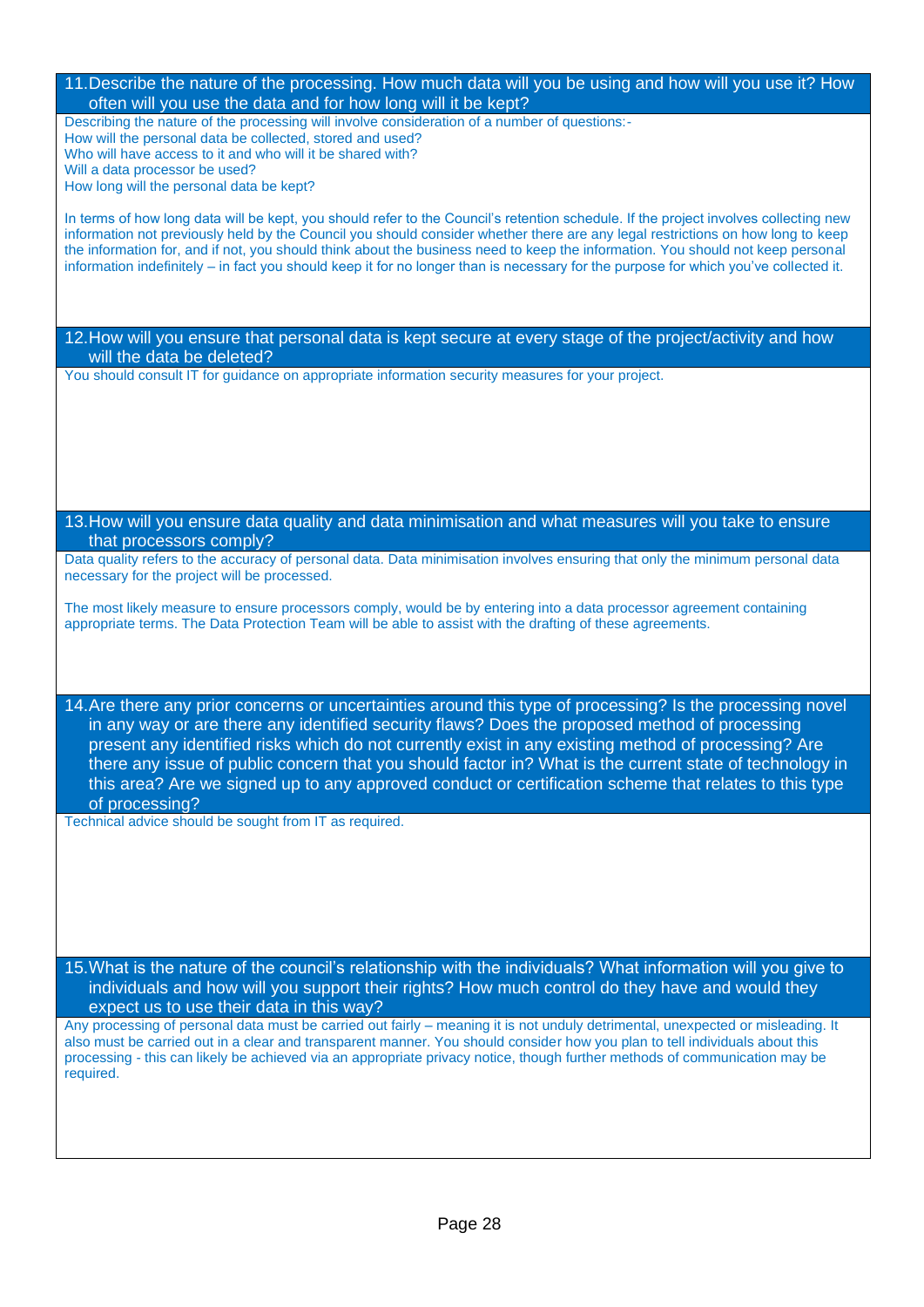#### 16.How and when will you consult with relevant stakeholders and seek their views? If it is not appropriate to do so, please justify why.

The UK GDPR requires you to consult with data subjects, or their representatives, where it is appropriate to do so i.e. unless there is a good reason not to. There are a variety of ways individuals can be consulted – a public consultation, targeted research, surveys sent to service users are some examples.

If a decision is made not to consult individuals, this should be documented and the reasons for not consulting them should also be recorded. Reasons for not consulting individuals might be that it will involve disproportionate effort, it is impractical or it would compromise commercial confidentiality.

If the DPIA decision differs from the views of the data subjects, the reasons why their views are being disregarded should be recorded.

17.Who else do you need to involve from within the council or externally? Do you plan to consult information security experts or any other experts?

If a data processor is involved it may also be appropriate to consult with them. They are required to assist and provide any necessary information, as part of their obligations as processors under the UK GDPR.

#### 18.Who will the personal data be shared with during and after the project/activity? For example – will the data be shared with any other organisations?

If the project will involve routinely sharing personal data with third parties consideration should be given to whether a data sharing agreement is already in place, or if one is required. There is no legal requirement to have a data sharing agreement in place, however, if the project involves the regular sharing of personal information, then you should consider entering into a data sharing agreement. This will clarify and record the basis for the sharing of personal data and reduce the risks associated with disclosing personal data outwith the Council.

#### 19.Will the data be shared outwith the European Economic Area?

The UK GDPR restricts the transfer of personal data to countries outside the EEA\*, or international organisations. These restrictions apply to all transfers, no matter the size of transfer or how often they are carried out.

To determine whether data is being transferred outside the EEA, you should consider where any processors or organisations with whom data will be shared as part of this project are located. In addition to that, the location of any servers upon which data will be stored should be identified. If either an organisation, or a server, is not located within the EEA, advice should be sought from the Data Protection team at [DataProtection@northlan.gov.uk.](mailto:DataProtection@northlan.gov.uk)

\*All countries in the European Union plus Iceland, Liechtenstein and Norway. For further information see[: https://www.gov.uk/eu-eea](https://www.gov.uk/eu-eea) 

20.If an external organisation or partner is involved, what recommendations has their Data Protection Officer given to mitigate the risks associated with this project/activity?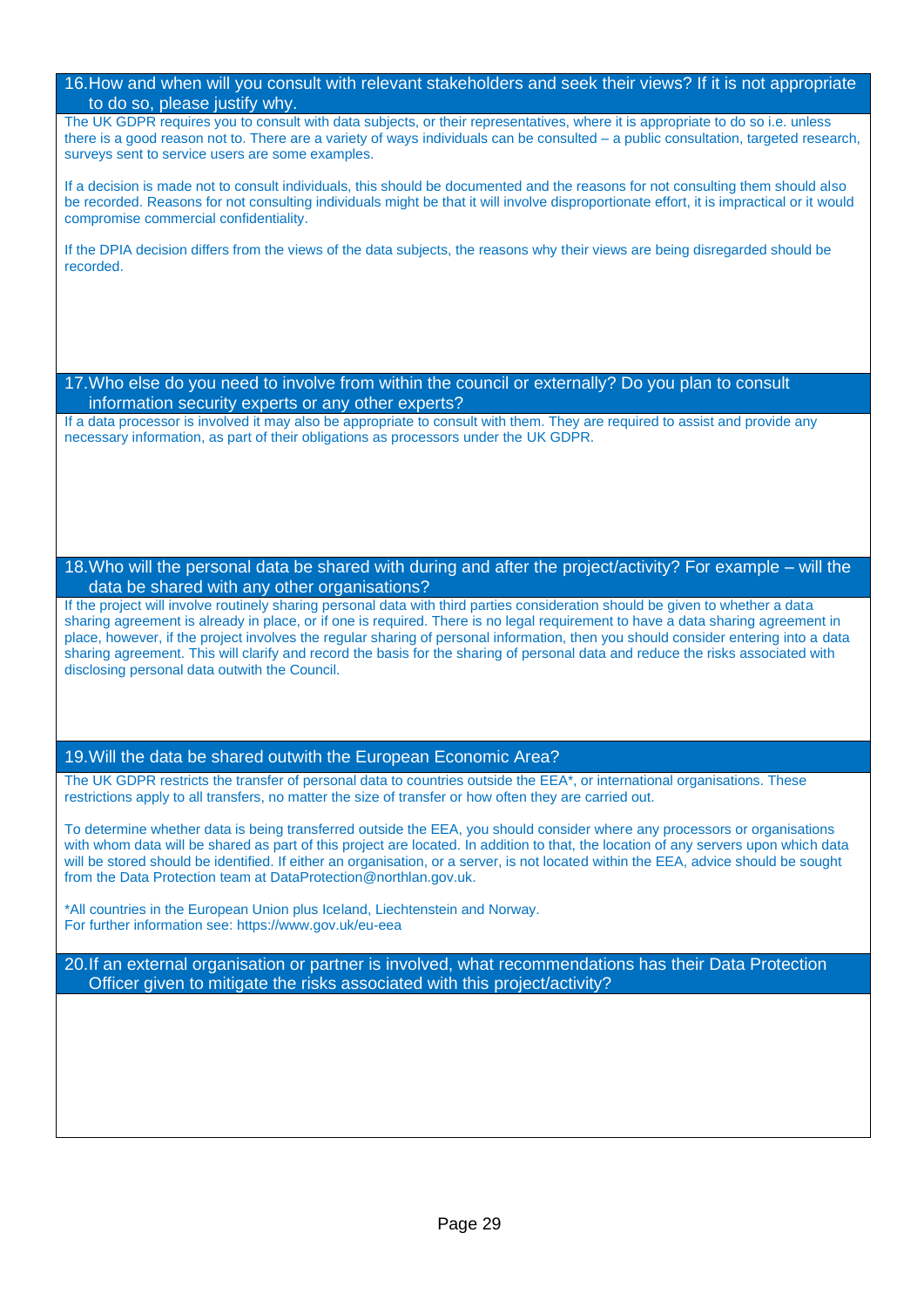| 21. Does this processing activity achieve your purpose? Is there another way to achieve the same<br>outcome?                                                                                                                                                                                                                               |              |                      |
|--------------------------------------------------------------------------------------------------------------------------------------------------------------------------------------------------------------------------------------------------------------------------------------------------------------------------------------------|--------------|----------------------|
| Part of the DPIA process is considering whether the proposed processing of personal data is a necessary and proportionate<br>means of achieving the desired outcome. If you can achieve the same outcome without processing personal data, for example,<br>by using anonymised data sets, then you should not proceed with the processing. |              |                      |
| 22. External partners - please provide details where project or activity is being developed jointly with<br>another organisation(s)                                                                                                                                                                                                        |              |                      |
| Name of contact person in partner<br>organisation                                                                                                                                                                                                                                                                                          |              |                      |
| Name of organisation                                                                                                                                                                                                                                                                                                                       |              |                      |
| Contact details                                                                                                                                                                                                                                                                                                                            | $\mathbf{F}$ | @                    |
| Name of external organisation's Data<br><b>Protection Officer</b>                                                                                                                                                                                                                                                                          |              |                      |
| Contact details                                                                                                                                                                                                                                                                                                                            | <b>First</b> | $^{\textregistered}$ |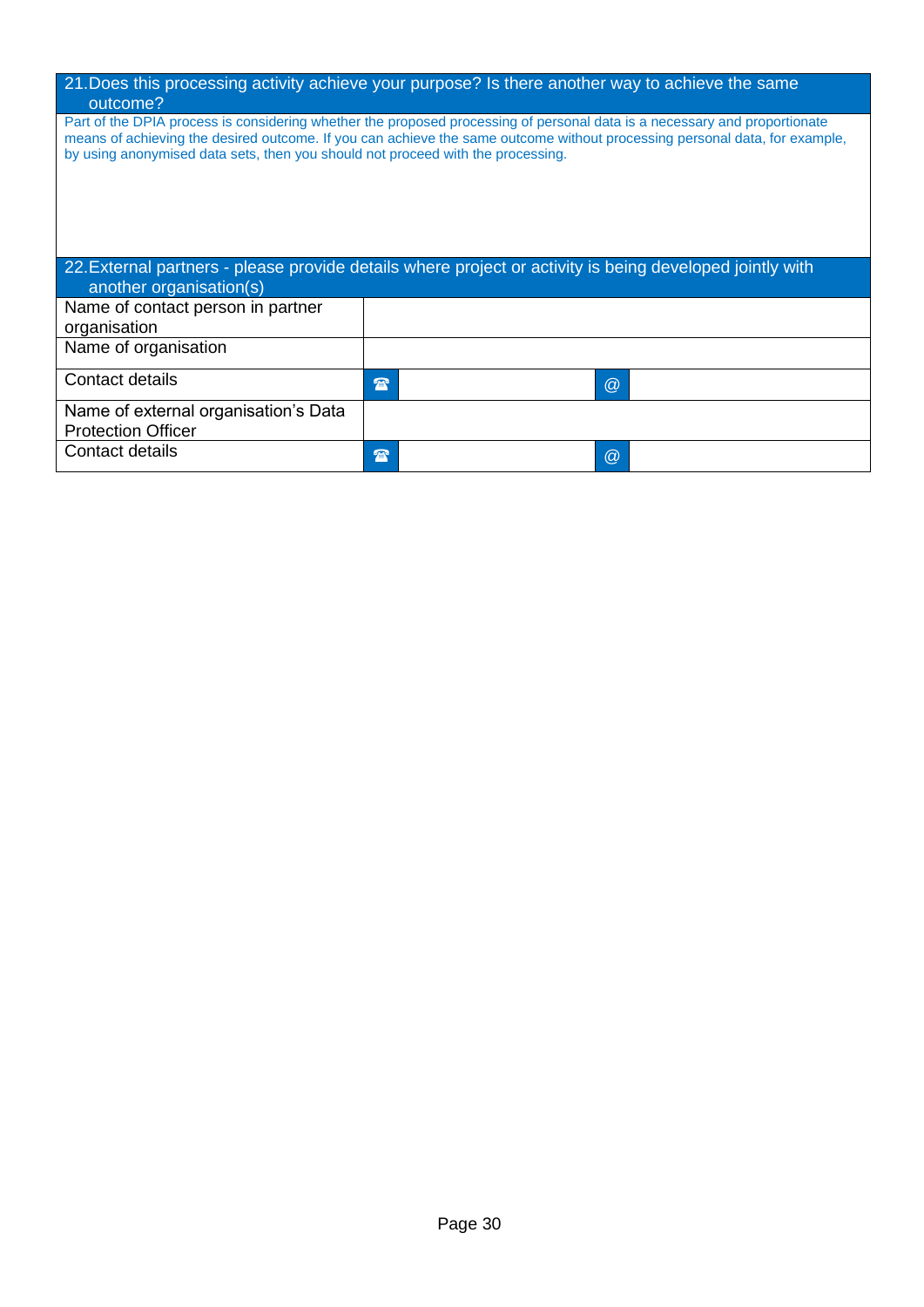**Identifying and Assessing Risks**

**Measures to Reduce Risks**

**Sign Off and Approval**

**Recording Outcomes**

Please send a copy of the completed DPIA to the Data Protection Team at **DataProtection@northlan.gov.uk**.

**DPO Comments / Approval**

**Reasons for decision:**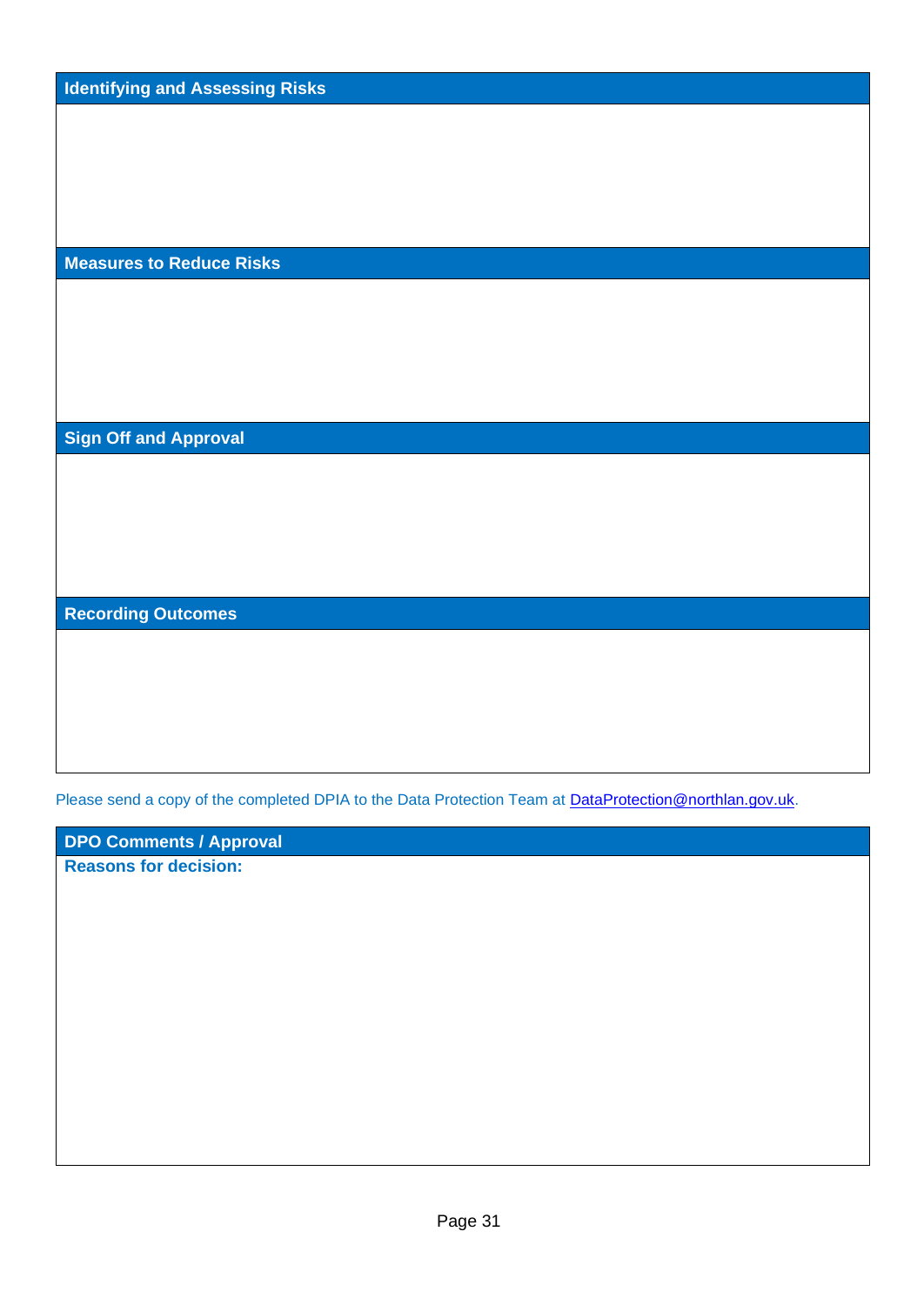#### **APPENDIX 2**

#### **NORTH LANARKSHIRE COUNCIL**

#### **DATA PROTECTION BREACH AND INCIDENT MANAGEMENT PROTOCOL**

#### **1. Background to this Protocol**

Every care is taken by North Lanarkshire Council (the "Council") to protect personal data and to avoid a personal data breach. In the unlikely event of personal data being lost, damaged, misused, altered, stolen or otherwise shared or accessed inappropriately it is vital that appropriate action is taken to minimise any associated risk as soon as possible.

#### *For the purposes of this protocol,*

- **A personal data breach means** *a breach of security leading to the accidental or unlawful destruction, loss, alteration, unauthorised disclosure of, or access to, personal data transmitted, stored or otherwise processed***; and**
- *where an incident e.g. theft of an encrypted laptop or any other incident involving a loss / inappropriate sharing of personal data has occurred but there has been no adverse consequence as a result of the loss / inappropriate sharing, it will be constituted 'a near miss'.*

#### **2. Reporting Personal Data Breaches**

The Council is under an obligation to report certain types of personal data breach. For that reason it is essential for the Council to have an effective personal data breach reporting process in place to ensure that personal data breaches are detected and notified promptly accompanied by all necessary information.

- The Council must, without undue delay and, where feasible, not later than 72 hours after having become aware of it, notify the personal data breach to the ICO if the data breach is likely to result in a risk to the rights and freedoms of individuals.
- If notification is not given within 72 hours, the Council must provide the ICO with an explanation for the delay.
- The Council must also inform affected individuals without undue delay if a personal data breach is likely to result in a high risk to the rights and freedoms of the individuals concerned.
- Failure by the Council to notify when required to do so could result in a fine of up to 10 million Euros or 2% of the Council's annual turnover. The ICO could also take other enforcement action.
- The Council's processors are required to notify the Council without undue delay after becoming aware of a personal data breach.

#### **3. Purpose of this Protocol**

This protocol sets out the procedure to be followed by all NLC officers, staff, elected members and third party contractors if a personal data breach takes place, or is believed to have taken place or where there has been 'a near miss'.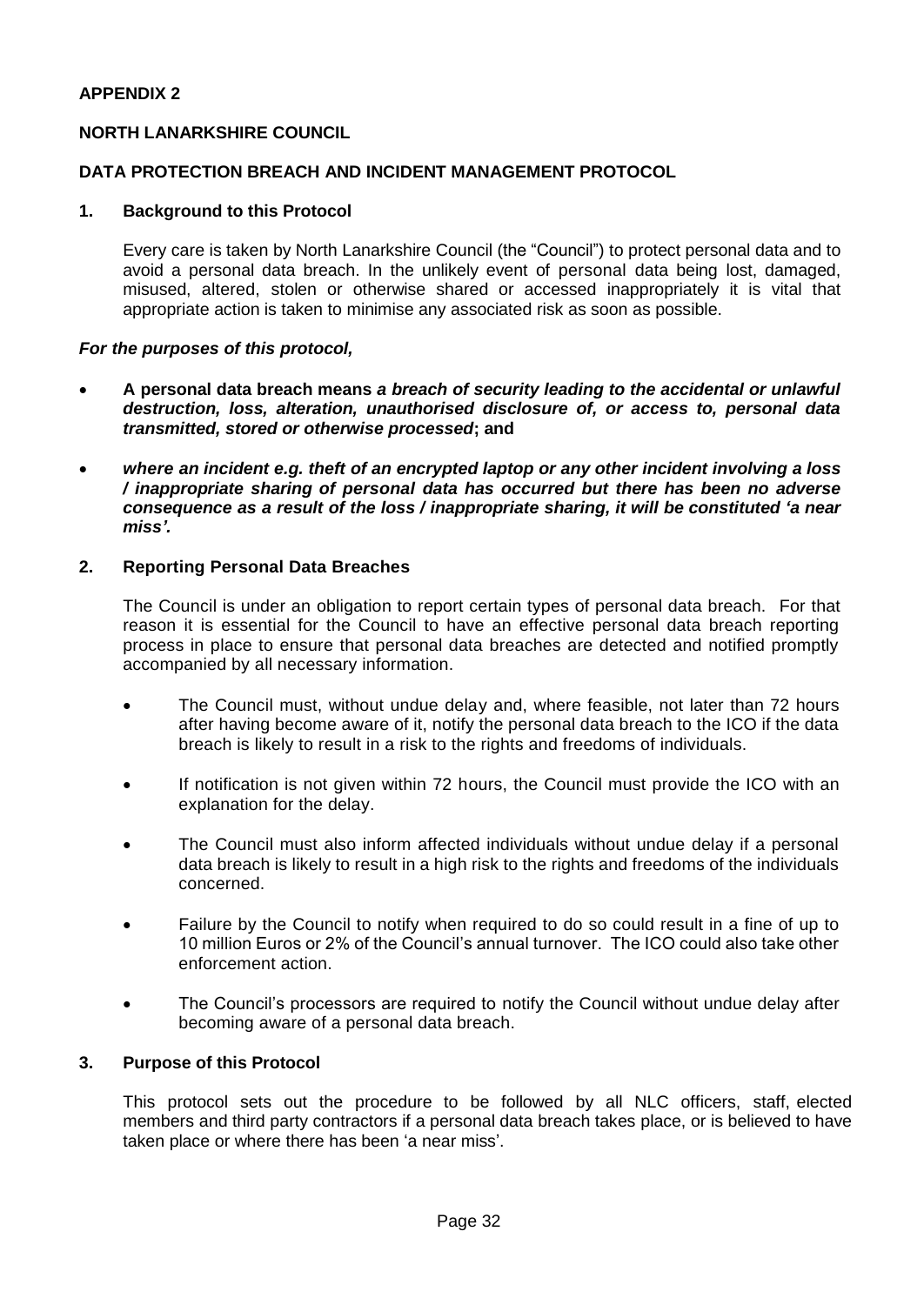#### **4. Scope of this Protocol**

This protocol applies to all personal data held by or on behalf of NLC.

#### **5. Types of Breach**

A personal data breach is not limited to loss or theft of personal data. Data protection breaches could be caused by a number of factors. Some examples are:

- Loss or theft of data or equipment on which data is stored;
- Inappropriate access controls allowing unauthorised use;
- Sending personal data to the wrong person
- Equipment failure;
- Human error;
- Unforeseen circumstances such as fire or flood;
- Hacking, phone/email 'Phishing' and other 'social engineering' methods;
- 'Blagging' offences where information is obtained by deception;

#### **6. Immediate Mitigation / Recovery Actions**

- 6.1 The person who identifies a personal data breach or near miss (collectively referred to as an "**incident**") must inform his / her Head of Service or their representative in accordance with any agreed reporting mechanism . If the incident occurs or is discovered outside normal working hours, this should be done as soon as is practicable.
- 6.2 The Head of Service/senior manager who is informed of the incident must ensure that arrangements are in place for the Data Protection Officer (the "**DPO**") to be informed at the earliest opportunity. Where an incident relates to loss of data held electronically the Head of Business Solutions must also be informed by the Head of Service/senior manager.
- 6.3 If the person who identifies an incident is a Head of Service, he or she must make arrangements to inform the DPO as soon as possible.
- 6.4 The officer to whom an incident is reported must ascertain whether, if the incident is a personal data breach, the personal data breach is still occurring. If the personal data breach is still occurring, steps must be taken immediately to minimise its effect. An example might be to shut down a system, or to alert relevant staff.
- 6.5 The relevant Head of Service, or their representative, in consultation the DPO or their representative will also consider whether the police need to be informed. This would be appropriate where illegal activity is known or is believed to have occurred (including where there has been a theft or loss of a laptop or other mobile device) or where there is a risk that illegal activity might occur in the future.
- 6.6 If bank details have been lost / stolen, the Head of Financial Solutions must be contacted immediately to ensure that appropriate steps are taken to limit / contain loss or damage.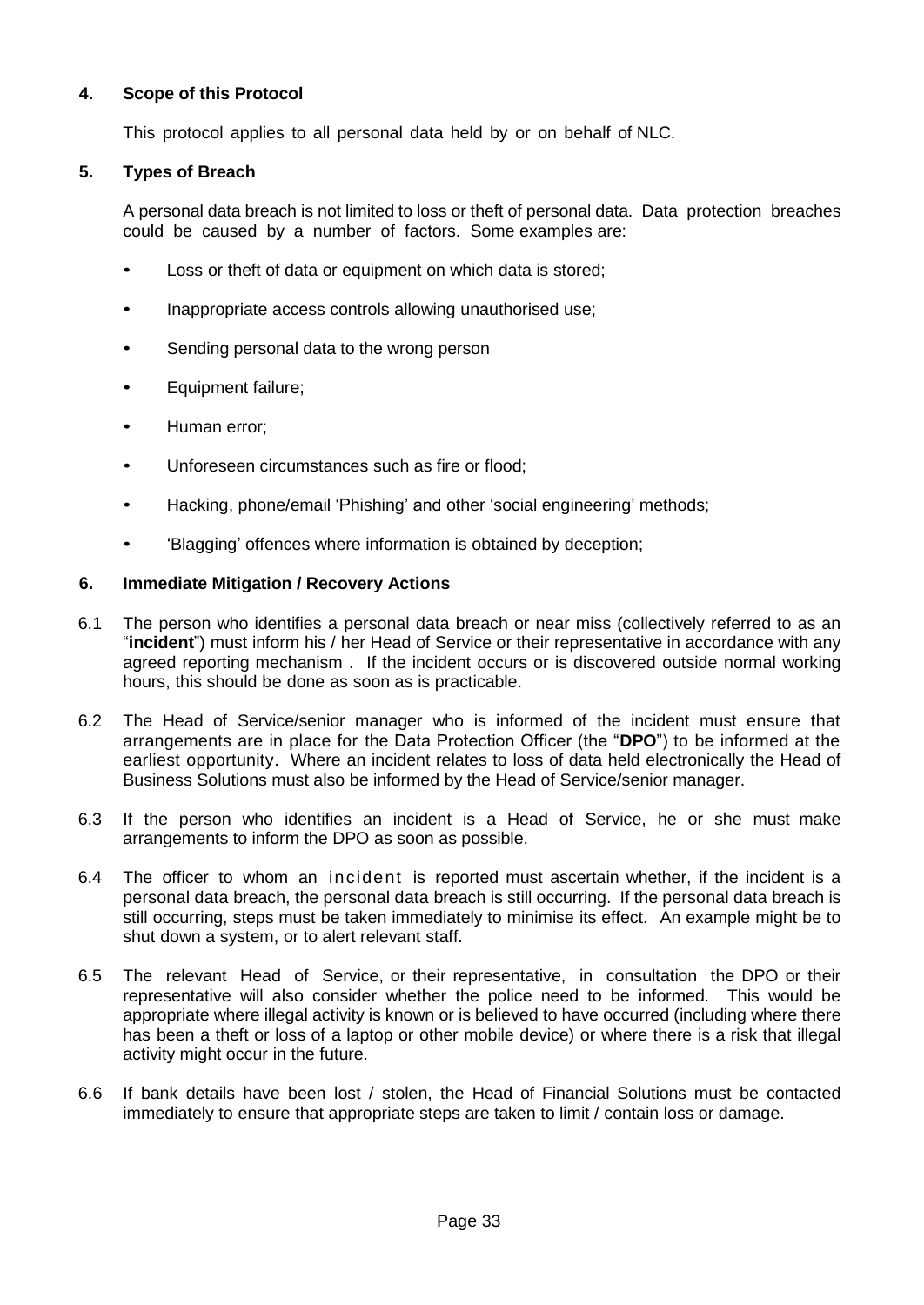- 6.7 The relevant Head of Service or their representative must quickly take appropriate steps to recover any losses and limit the damage. Steps might include:
	- a. Attempting to recover lost equipment;
	- b. Contacting other officers as appropriate, to ensure that he / she is prepared for any potentially inappropriate enquiries;
	- c. Contacting the Head of Strategic Communication so that he / she is prepared to handle any press enquiries;
	- d. The use of back-ups to restore lost / damaged / stolen data; and
	- e. If the incident includes any entry codes or passwords, then these codes must be changed immediately, and the relevant agencies and members of staff informed.

#### **7. Investigation**

In most cases, the next stage is for the relevant Head of Service or their representative to investigate the incident fully. They should ascertain whose data was involved in the incident, the potential effect on the data subject(s) and what further steps need to be taken to remedy the situation.

The investigation should consider the type of data, its sensitivity, what protections are in place (e.g. encryption), what has happened to the data, whether the data could be put to any illegal or inappropriate use, how many people are affected, what type of people have been affected (the public, suppliers etc.), what harm could come to those affected and whether there are wider consequences to the incident.

The investigation should be completed urgently and, wherever possible, within 48 hours of the incident being discovered / reported. A further review of the causes of the incident and recommendations for future improvements can be done once the incident has been resolved.

#### **8. Accountability and Record of Incident**

Irrespective of whether the Council is required to report a personal data breach, the Council will make and keep a record of incidents.

A clear written record should be made and maintained of the nature of the incident, its cause, its effects, the actions taken to mitigate it and the actions taken to try to prevent a recurrence of a similar incident. This information should be provided to the DPO as soon as possible by completion of the [Data Breach Notification document.](http://connect/CHttpHandler.ashx?id=21335&p=0)

If the Council decides not to notify an incident, a justification for that decision should be documented. This should include reasons why the Council considers the incident is unlikely to result in a risk to individuals.

The DPO will retain a register of all incidents.

#### **9. Notification**

9.1 The ICO, affected individuals and others (such as the police and insurers) may need to be notified as part of the initial containment. However, the decision will normally be made once an investigation has taken place.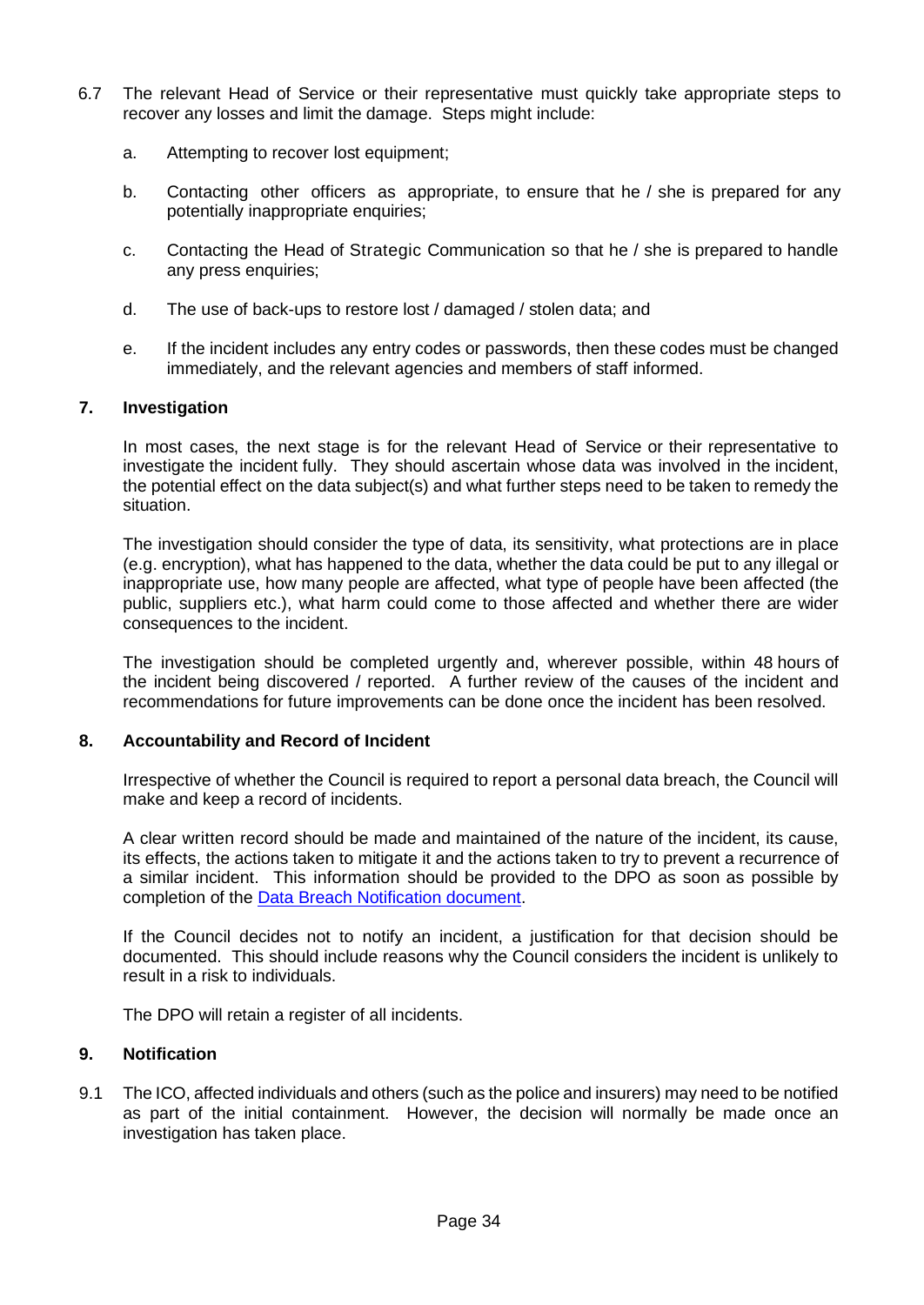- 9.2 Where there is a likelihood of risk of harm to individuals, the ICO may require to be notified without undue delay and within the 72 hour period referred to above.
- 9.3 Where there is the likelihood of a high risk of harm to individuals, affected individuals may require to be notified without undue delay.
- 9.4 A decision whether to notify the ICO and affected individuals will be made by the DPO. Breaches will be considered on a case by case basis. The DPO will assess the risk that could result from the incident and should take account of the following criteria:
	- (a) the type of breach;
	- (b) the nature, sensitivity, and volume of personal data;
	- (c) the ease of identification of individuals;
	- (d) the severity of consequences for individuals;
	- (e) the special characteristics of the individuals (such as children or vulnerable individuals);
	- (f) the number of affected individuals;
	- (g) the special characteristics of the Council.
- 9.5 The DPO will take account of the likelihood and potential severity of the impact on individuals. Knowing the likelihood and potential severity of the impact on the individual will help the DPO to determine whether notification is required to the ICO and, if necessary, to the individuals concerned.
- 9.6 An incident is likely to result in a high risk to individuals if it may lead to physical, material or non-material damage for the individuals whose data have been breached. Examples of such damage are discrimination, identity theft or fraud, financial loss and damage to reputation. Damage should be considered likely to occur if the breach involves personal data that reveals racial or ethnic origin, political opinion, religion or philosophical beliefs, or trade union membership or includes genetic data, data concerning health or data concerning sex life, or criminal convictions and offences or security related measures.

#### **10. Notification to the ICO**

Where notification is required, at the very minimum the notification must

- (a) describe the nature of the personal data breach including where possible:
	- a. the categories and approximate number of individuals concerned; and
	- b. the categories and approximate number of personal data records concerned;
- (b) give the name and contact details of the DPO or other contact point where more information can be obtained;
- (c) describe the likely consequences of the personal data breach; and
- (d) describe the measures taken or proposed to be taken to deal with the personal data breach, including, where appropriate, measures to mitigate its possible adverse effects.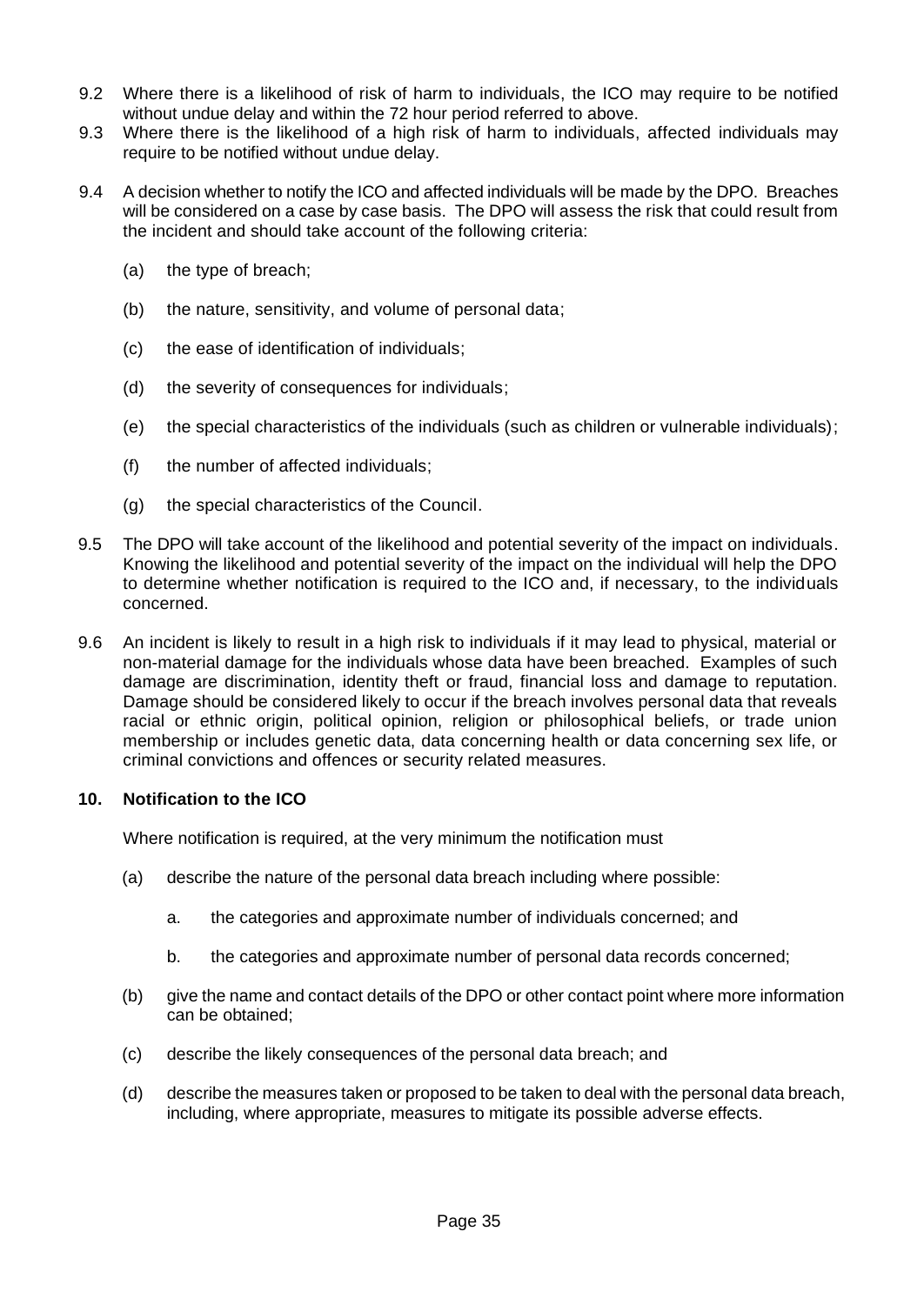If it is not possible to provide the information all at once, the information can be submitted in stages provided there is no delay in doing so.

#### **11. Notification to individuals**

- 11.1 The relevant Executive Director / Head of Service or their representative will notify individuals where appropriate. When notifying individuals, they should be provided with specific and clear advice on what they can do to protect themselves and what the service can and will do to help them. They should also give them the opportunity to make a formal complaint if they wish (see the Council's Complaints Procedure).
- 11.2 The notification must describe in clear and plain language the nature of the personal data breach and at the minimum:
	- (a) give the name and contact details of the DPO or other contact point where more information can be obtained;
	- (b) describe the likely consequences of the personal data breach; and
	- (c) describe the measures taken or proposed to be taken to deal with the personal data breach, including, where appropriate, measures to mitigate its possible adverse effects.
- 11.3 However, notification is not necessary if:
	- (a) the Council has implemented appropriate technical and organisational protection measures, and those measures were in place, in particular those that render the personal data unintelligible to any person who is not authorised to access it, such as encryption; or
	- (b) the Council has taken subsequent measures which ensure that the high risk to the rights and freedoms of individuals is no longer likely to materialise; or
	- (c) it would involve disproportionate effort provided that the Council instead issues a public communication (or something similar) whereby they are informed in an equally effective manner.

Even if individuals have not been informed, the ICO may require the Council to do so.

#### **12. Review and Evaluation**

Once the initial aftermath of the incident is over, the Head of Service or their representative should fully review both the causes of the breach and the effectiveness of the response to it. If systemic or ongoing problems are identified, then an action plan must be drawn up to put these right. If the incident warrants a disciplinary investigation, the manager leading the investigation should liaise where appropriate with the DPO and Head of Human Resources for advice and guidance.

#### **13. Review**

This protocol will be reviewed every other year commencing June 2014. It may also be reviewed following upon an incident, legislative changes, new case law or new guidance from a relevant agency.